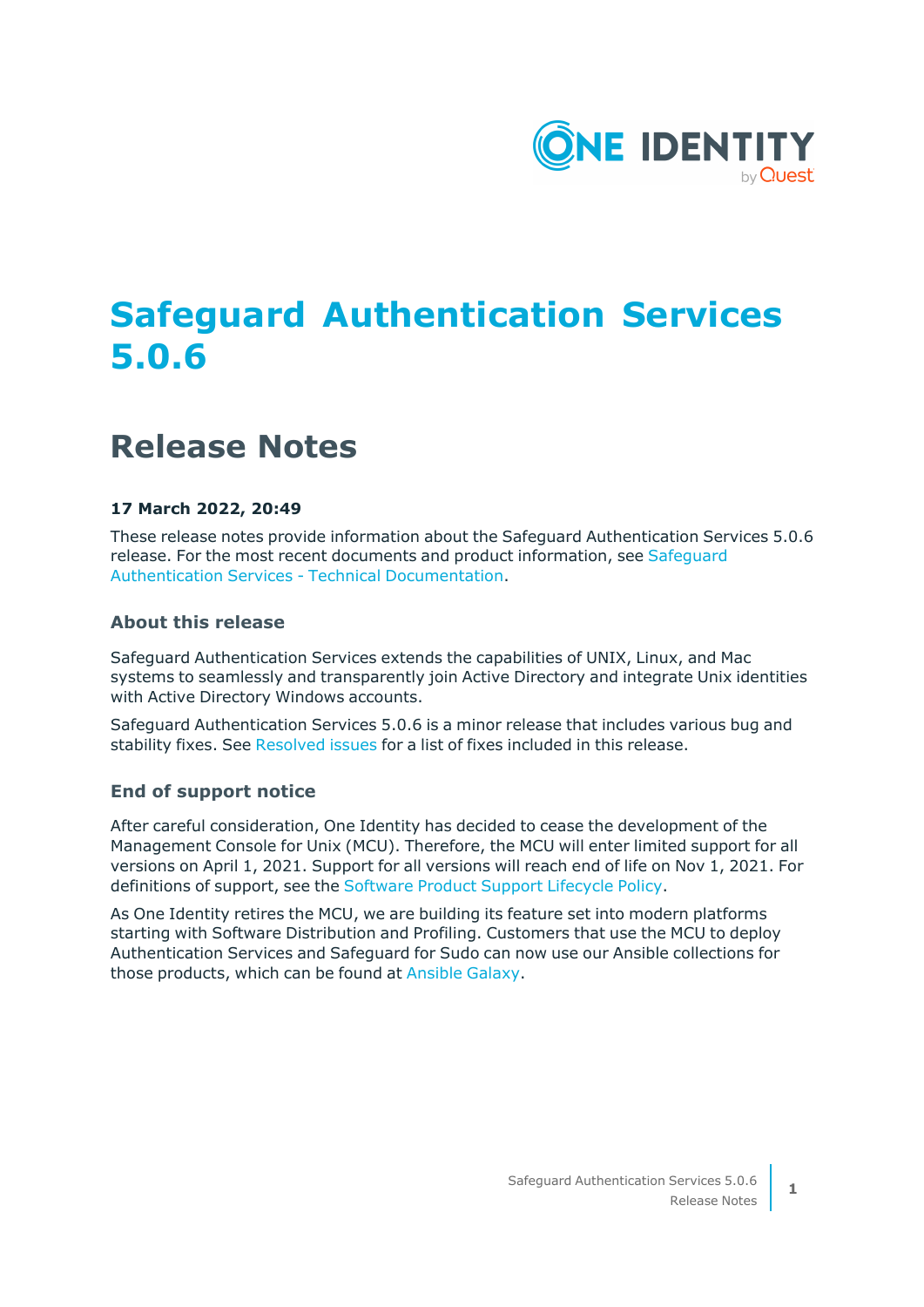## **New features**

#### **New features in version 5.0**

#### **Ansible support (224151)**

Infrastructure Administrators can use Ansible 2.9 or later for the following functions, including generating reports.

- Install, upgrade, and uninstall Safeguard Authentication Services (SAS) software packages and create reports to summarize software deploy status
- Configure and join Safeguard Authentication Services to my AD domain including:
	- Perform preflight checks
	- Modify vas.conf
	- Modify users/groups.allow and users/groups.deny
	- Modify user/group overrides
	- Join/unjoin SAS from domain
	- Create reports to summarize configure/join status

#### **Authentication Services Ansible Collection**

The One Identity Authentication Services Ansible Collection, referred to as ansibleauthentication-services, consists of roles, modules, plugins, report templates, and sample playbooks to automate software deployment, configuration, Active Directory joining, profiling, and report generation for Safeguard Authentication Services. Go to: <https://github.com/OneIdentity/ansible-authentication-services>.

#### **Ansible details**

For Ansible information consult:

- GitHub [ansible/ansible](https://github.com/ansible/ansible)
- Ansible [Documentation](https://docs.ansible.com/ansible/latest/index.html) (includes Tower)

NOTE: One Identity open source projects are supported through One [Identity](https://github.com/OneIdentity/ars-ps/issues) GitHub [issues](https://github.com/OneIdentity/ars-ps/issues) and the One Identity [Community.](https://www.oneidentity.com/community/) This includes all scripts, plugins, SDKs, modules, code snippets or other solutions. For assistance with any One Identity GitHub project, please raise a new Issue on the One [Identity](https://github.com/OneIdentity/ars-ps/issues) GitHub project page. You may also visit the One Identity [Community](https://www.oneidentity.com/community/) to ask questions. Requests for assistance made through official One Identity Support will be referred back to GitHub and the One Identity Community forums where those requests can benefit all users.

#### **Explicit mapping of users to valid certificates (smart card) (198067)**

Mapping certificates to users can be done implicitly or explicitly. Authentication Services supports mapping one cert to one user or mapping multiple certs to one user. Mapping one cert to multiple users is not supported. For details, see the *Smart Cards Administration Guide*, Map certificate to user (implicit and explicit).

#### **Group policy updates (198055)**

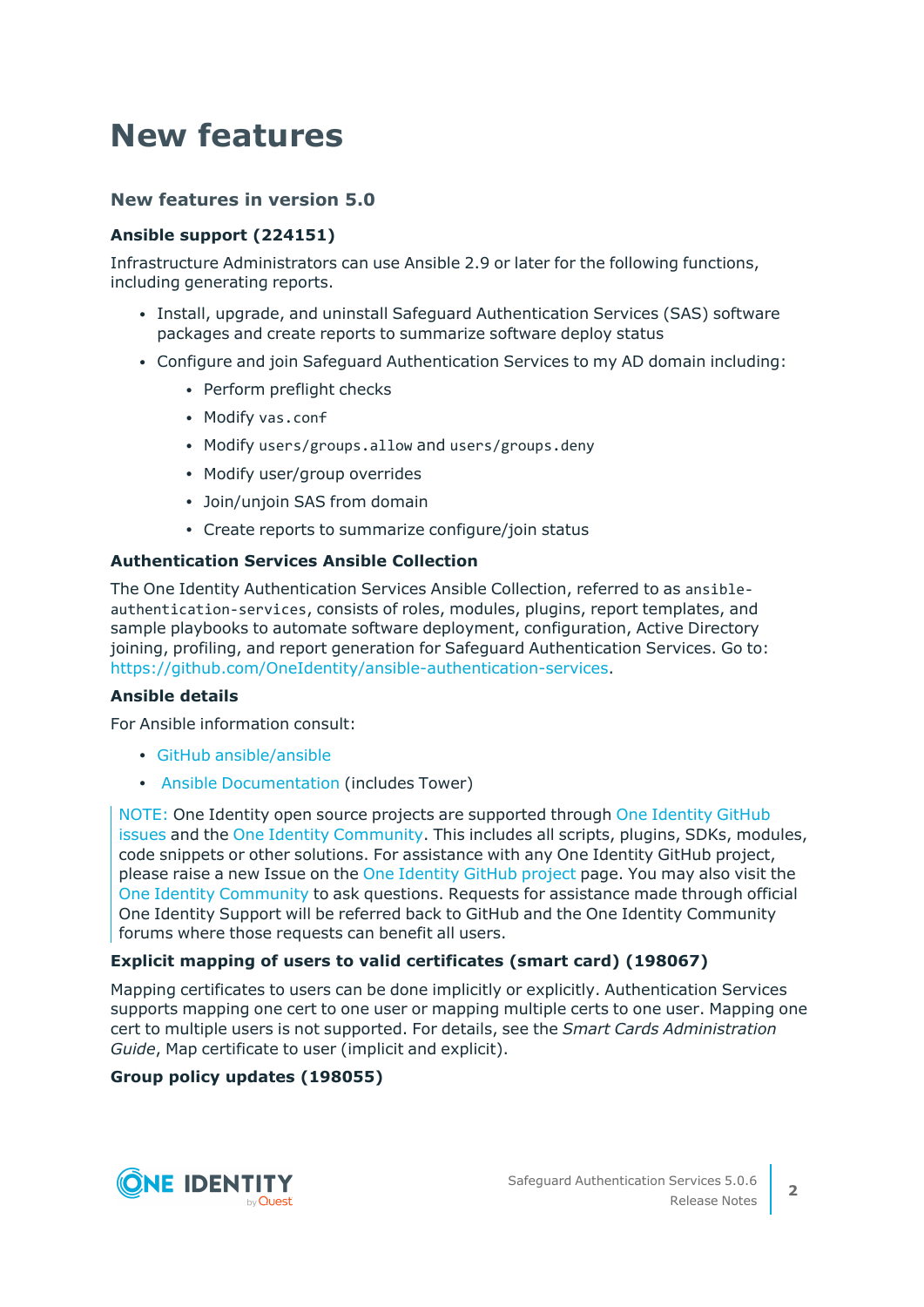Safeguard Authentication Services can apply additional policies to Unix systems:

- mac OS X policies are updated
- Privileged Manager Policies are updated

#### **License validator (198066)**

New licenses have to be added prior to upgrading to version 5.0. If you have a mixed environment with some clients running on 5.0 and some running on an older version, you will need to have both licenses available.

**CAUTION: If you upgrade Safeguard for Authentication Services before adding the license, the caches will empty and SAS will be unusable. You can add the license then either rejoin or restart vasd and run vastool flush. You can update the Control Center any time without issue.**

Windows Administrators can load the Safeguard Authentication Services license into Active Directory.

Unix Administrators must have a current license.

#### **macOS: Added functionality (198050)**

The following functionality was added for macOS platforms. For additional information, see [KB 322901.](https://support.oneidentity.com/authentication-services/kb/322901)

- Installation is from the One Identity Support page.
- In Application Properties, an Options tab has been added to control App Store and Game Center settings. For example, you can choose to allow software update notifications.
- In Media Access Properties, there are two new settings:
	- Allow AirDrop
	- Allow transfers with Finder or iTunes
- Software Update Properties have been added related to purchasing or installing apps.
- System Preference Properties selection was enhanced.
- Wireless Profile Properties now include the ability to use hidden networks, auto join networks, proxies, protocol configurations, and authentication. This policy also works with vascert to provide a certificate that can be used to join a network.

#### **Support for unattended join using Windows Offline Domain Join (ODJ) credentials (198057)**

An Administrator can use a Windows Offline Domain Join (ODJ) credential instead of a keytab for scripting an unattended installation of Safeguard Authentication Services to enhance security.

There must be connectivity from the Unix machine to domain controllers. When using this method of joining AD, the [domain] is not needed on the vastool join command, nor credentials. That information will come from the file. More information is in the vastool man page.

The join can work in the following ways:



**3**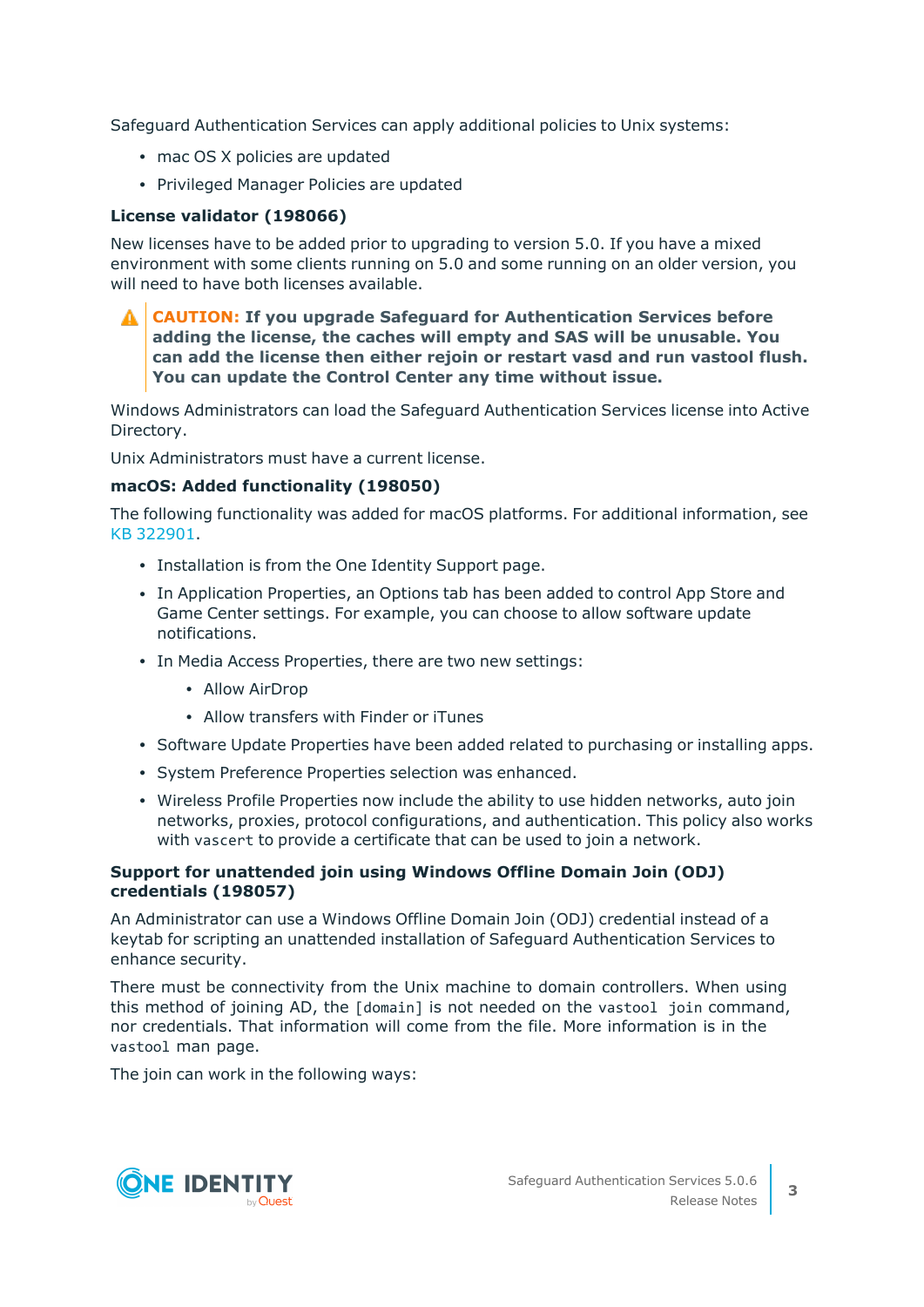- vastool join -j <path to the offline join file>
- vastool join and use the ENV option AUTHENTICATION\_SERVICES\_DJOIN\_FILE set to the location of a valid djoin file.
- vastool join and /tmp/AUTHENTICATION\_SERVICES\_DJOIN file will be used if that file exists, and is a valid djoin file.

<span id="page-3-0"></span>For more information, see vastool man page and search for djoin.

### **Resolved issues**

The following is a list of issues addressed in this release.

#### **Table 1: General resolved issues in version 5.0.6**

| <b>Resolved Issue</b>                                                                                                                                                                                                                                | <b>Issue</b><br><b>ID</b> |
|------------------------------------------------------------------------------------------------------------------------------------------------------------------------------------------------------------------------------------------------------|---------------------------|
| The Safeguard Authentication Services (SAS) LAM module crashed in low<br>memory situation in AIX.                                                                                                                                                    | 302187                    |
| The SAS LAM module crashed in low memory situation in AIX. After the fix, the<br>LAM module handles memory allocation problems.                                                                                                                      |                           |
| Joining a computer to Active Directory with cross domain account could not<br>work in 5.0.5 and 4.2.5.                                                                                                                                               | 303319                    |
| Safeguard Authentication Services 5.0.5 and 4.2.5 contains a bug which<br>prevents a client computer from joining to Active Directory with cross domain<br>account. After this fix, the join functionality works again with cross domain<br>account. |                           |

### **Supported platforms**

The following table provides a list of supported Unix and Linux platforms for Safeguard Authentication Services.

**CAUTION: In Safeguard Authentication Services version 5.1, support for the** A **following Linux platforms and architectures will be deprecated:**

- <sup>l</sup> **Linux platforms**
	- <sup>l</sup> **CentOS Linux 5**
	- <sup>l</sup> **Oracle Enterprise (OEL) Linux 5**
	- <sup>l</sup> **Red Hat Enterprise Linux (RHEL) 5**
- <sup>l</sup> **Linux architectures**



**4**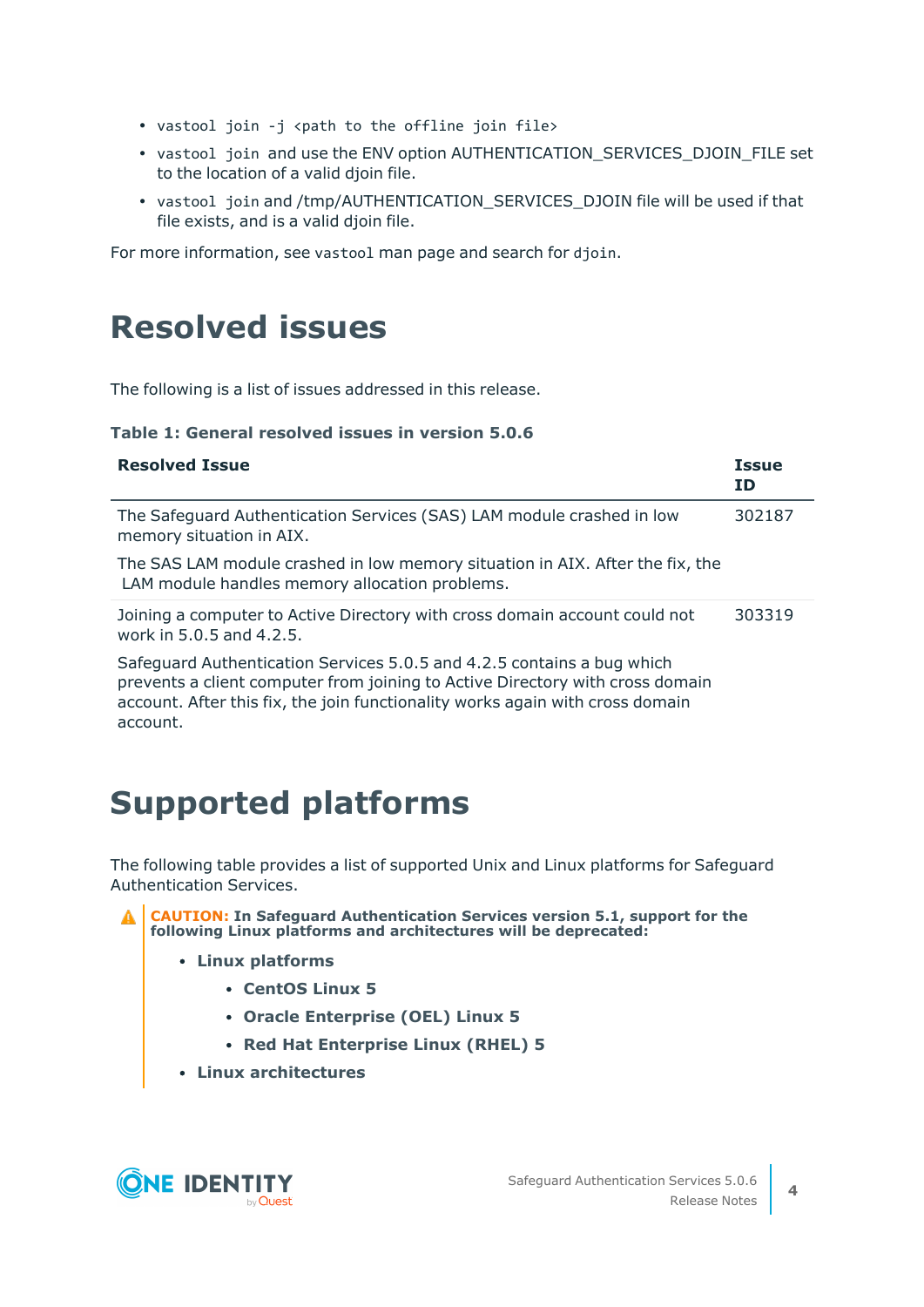- $\cdot$  IA-64
- <sup>l</sup> **s390**

**Make sure that you prepare your system for an upgrade to a supported Linux platform and architecture, so that you can upgrade to Safeguard Authentication Services version 5.1 when it is released.**

| <b>Platform</b>                    | <b>Version</b>                   | <b>Architecture</b>                                                                         |
|------------------------------------|----------------------------------|---------------------------------------------------------------------------------------------|
| Alma Linux                         | 8                                | x86_64, AARCH64, PPC64le                                                                    |
| Amazon Linux                       | AMI, 2                           | x86_64                                                                                      |
| Apple MacOS                        | 10.14 or later                   | x86 64, ARM64                                                                               |
| CentOS Linux                       | 5, 6, 7, 8                       | Current Linux architectures: s390, s390x,<br>PPC64, PPC64le, IA-64, x86, x86_64,<br>AARCH64 |
| CentOS Stream                      | 8                                | x86_64,                                                                                     |
| Debian                             | Current<br>supported<br>releases | x86_64, x86, AARCH64                                                                        |
| Fedora Linux                       | Current<br>supported<br>releases | x86_64, x86, AARCH64                                                                        |
| FreeBSD                            | 10.x, 11.x,<br>12.x              | x32, x64                                                                                    |
| HP-UX                              | 11.31                            | PA, IA-64                                                                                   |
| <b>IBM AIX</b>                     | 6.1, 7.1, 7.2                    | Power 4+                                                                                    |
| OpenSuSE                           | Current<br>supported<br>releases | x86_64, x86, AARCH64                                                                        |
| Oracle Enterprise Linux<br>(OEL)   | 5, 6, 7, 8                       | Current Linux architectures: s390, s390x,<br>PPC64, PPC64le, IA-64, x86, x86_64,<br>AARCH64 |
| <b>Oracle Solaris</b>              | 108/11<br>(Update 10),<br>11.x   | SPARC, x64                                                                                  |
| Red Hat Enterprise Linux<br>(RHEL) | 5, 6, 7, 8                       | Current Linux architectures: s390, s390x,<br>PPC64, PPC64le, IA-64, x86, x86_64,<br>AARCH64 |

#### **Table 2: Unix agent: Supported platforms**

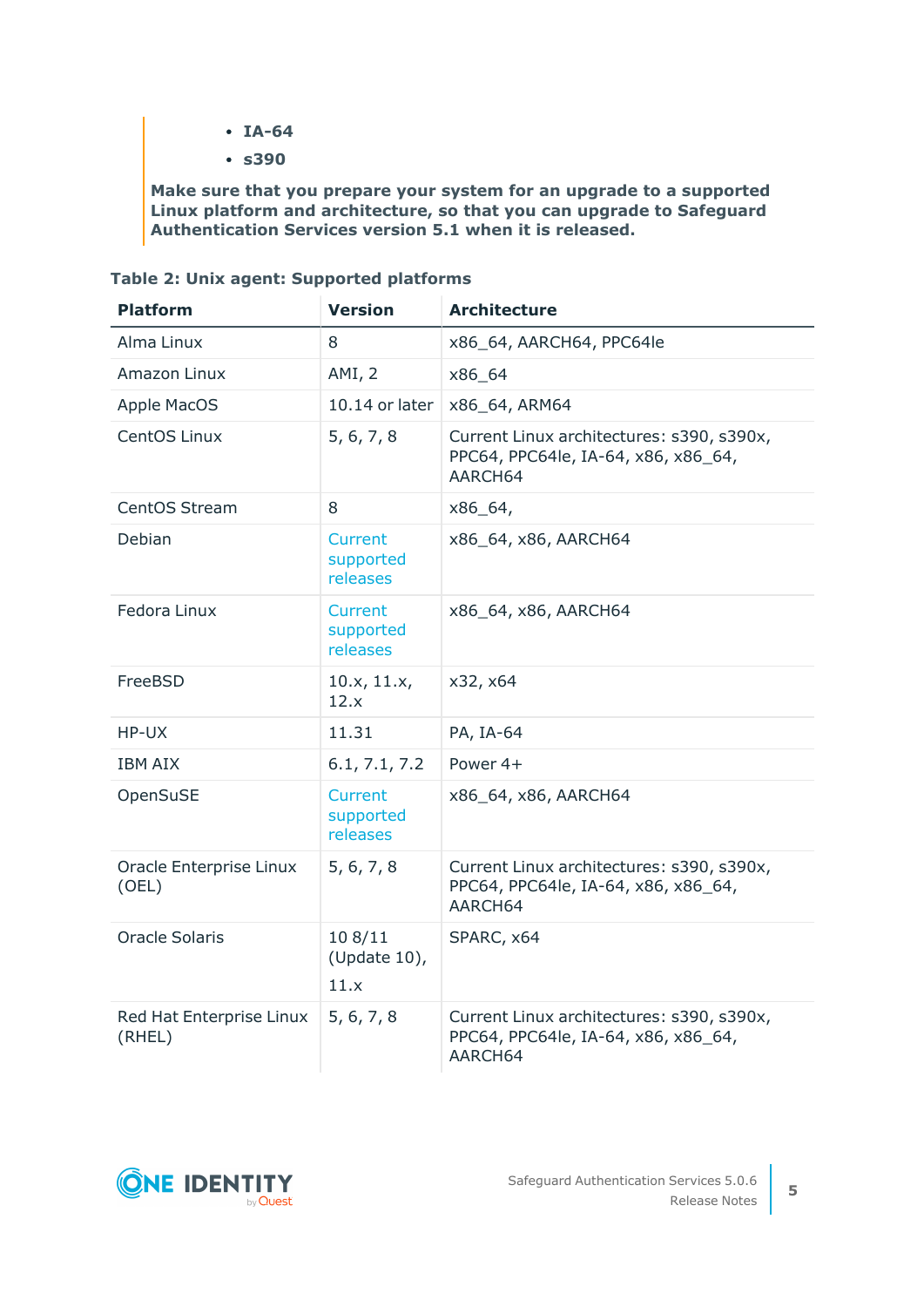| <b>Platform</b>                                                | <b>Version</b>                   | <b>Architecture</b>                                                                         |
|----------------------------------------------------------------|----------------------------------|---------------------------------------------------------------------------------------------|
| Rocky Linux                                                    | 8                                | x86_64, AARCH64                                                                             |
| <b>SuSE Linux Enterprise</b><br>Server (SLES)/Work-<br>station | 11, 12, 15                       | Current Linux architectures: s390, s390x,<br>PPC64, PPC64le, IA-64, x86, x86 64,<br>AARCH64 |
| Ubuntu                                                         | Current<br>supported<br>releases | x86 64, x86, AARCH64                                                                        |

### **System requirements**

Before installing Safeguard Authentication Services 5.0.6, ensure that your system meets the minimum hardware and software requirements for your platform. The operating system patch level, hardware, and disk requirements vary by Unix, Linux, and Active Directory platform, and are detailed in the *One Identity Safeguard Authentication Services Administration Guide*.

NOTE: When setting up a virtual environment, carefully consider the configuration aspects such as CPU, memory availability, I/O subsystem, and network infrastructure to ensure the virtual layer has the necessary resources available. Please consult [One](https://support.oneidentity.com/essentials/support-guide#tab3) [Identity's](https://support.oneidentity.com/essentials/support-guide#tab3) Product Support Policies for more information on environment virtualization.

## **Product licensing**

Safeguard Authentication Services must be licensed in order for Active Directory users to authenticate on Unix and macOS hosts.

NOTE: While you can install and configure Safeguard Authentication Services on Windows and use the included management tools to Unix-enable users and groups in Active Directory without installing a license, you must have a valid Safeguard Authentication Services license installed for full functionality.

NOTE: In order to use Starling Two-Factor Authentication with Safeguard Authentication Services, you must have a valid license for Authentication Services with One Identity Hybrid Subscription included.

Upon receiving your license file from One Identity, copy this license file to your desktop or other convenient location.

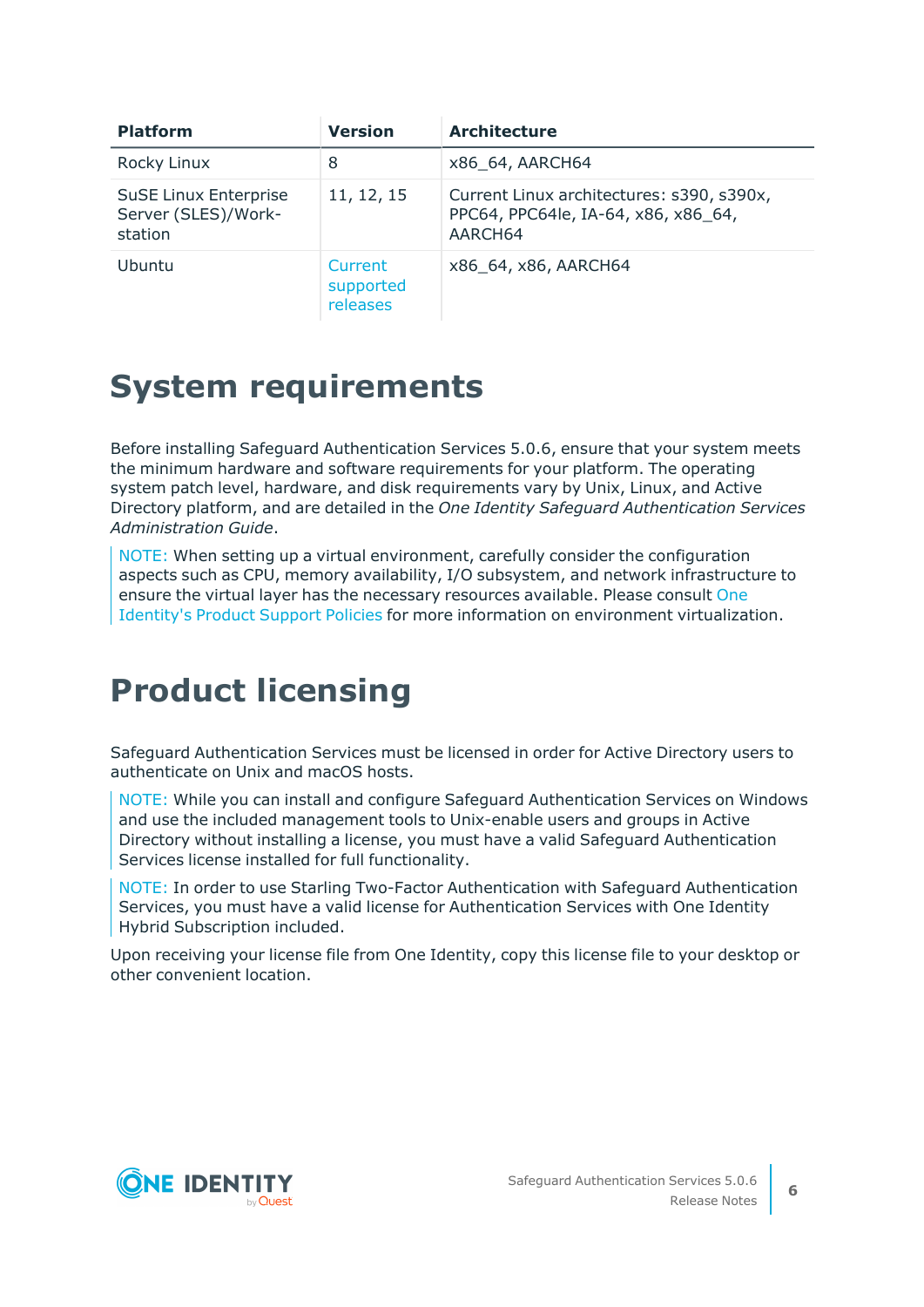#### *To add licenses using the Control Center*

- 1. Open the Control Center and click **Preferences** on the left navigation pane.
- 2. Expand the **Licensing** section.
	- The list box displays all licenses currently installed in Active Directory.
- 3. Click **Actions | Add a license**.
- 4. Browse for the license file and click **Open**. The license appears in the list box.

#### *To add licenses directly to the Unix systems*

- 1. Add a valid license file to /etc/opt/quest/vas/.licenses/ directory.
- 2. Validate with /opt/quest/bin/vastool license -i.

## **Upgrade and installation instructions**

The process for upgrading the Safeguard Authentication Services Windows components from older versions is similar to the installation process. The Windows installer detects older versions and automatically upgrades them. The next time you launch Active Directory Users and Computers, Safeguard Authentication Services uses the updated Windows components. Refer to the *One Identity Safeguard Authentication Services Installation Guide* for detailed installation instructions.

Refer to the *One IdentitySafeguard Authentication Services Upgrade Guide* for more detailed information about upgrading your current version of Safeguard Authentication Services.

Of course, you may perform your Unix client management tasks from the Unix command line, if you prefer. You can find those instructions in the *One Identity Safeguard Authentication Services Administration Guide*.

### **Windows and cloud requirements**

The following are the minimum requirements for using Safeguard Authentication Services in your environment.

#### **Table 3: Authentication Services requirements**

#### **System requirements**

| Supported | Prerequisite Windows software                                          |
|-----------|------------------------------------------------------------------------|
| Windows   | If the following prerequisite is missing, the Safeguard Authentication |
| Platforms | Services installer suspends the installation process to allow you to   |



**7**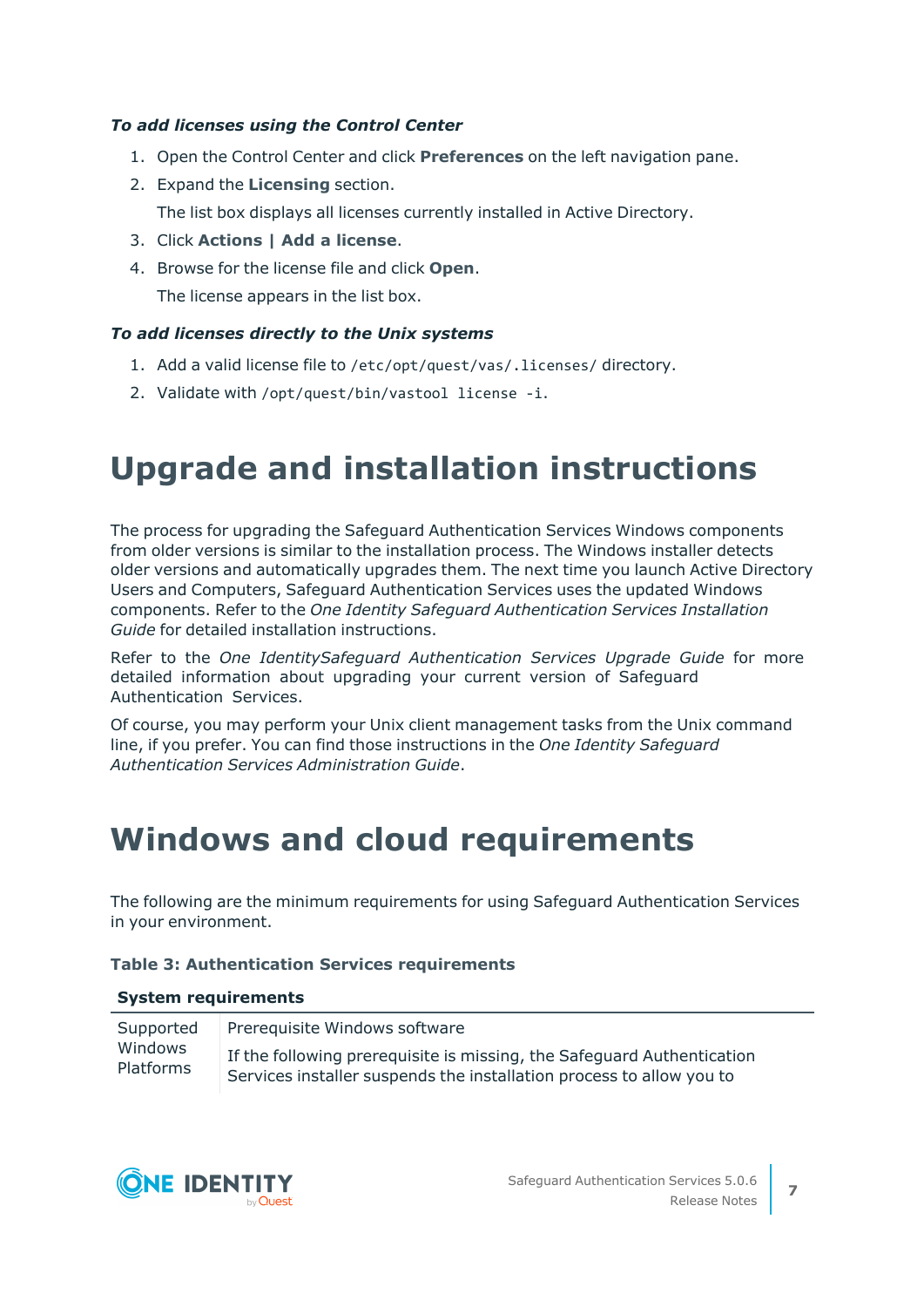#### **System requirements**

|                                | download the required component. It then continues the install:                                                                                                                                                                                                                                                                                                                                                                                                                                                                                                                                                                                        |
|--------------------------------|--------------------------------------------------------------------------------------------------------------------------------------------------------------------------------------------------------------------------------------------------------------------------------------------------------------------------------------------------------------------------------------------------------------------------------------------------------------------------------------------------------------------------------------------------------------------------------------------------------------------------------------------------------|
|                                | • Microsoft .NET Framework 4.5                                                                                                                                                                                                                                                                                                                                                                                                                                                                                                                                                                                                                         |
|                                | You can install Safeguard Authentication Services on 64-bit editions of the<br>following configurations:                                                                                                                                                                                                                                                                                                                                                                                                                                                                                                                                               |
|                                | • Windows Server 2008 R2                                                                                                                                                                                                                                                                                                                                                                                                                                                                                                                                                                                                                               |
|                                | • Windows Server 2012                                                                                                                                                                                                                                                                                                                                                                                                                                                                                                                                                                                                                                  |
|                                | • Windows Server 2012 R2                                                                                                                                                                                                                                                                                                                                                                                                                                                                                                                                                                                                                               |
|                                | • Windows Server 2016                                                                                                                                                                                                                                                                                                                                                                                                                                                                                                                                                                                                                                  |
|                                | • Windows Server 2019                                                                                                                                                                                                                                                                                                                                                                                                                                                                                                                                                                                                                                  |
|                                | NOTE: Due to tightened security, when running Safeguard<br>Authentication Services Control Center on Windows 2008 R2 (or later)<br>operating system, functioning as a domain controller, the process must<br>be elevated or you must add authenticated users to the Distributed COM<br>Users group on the computer. As a best practice, One Identity does not<br>recommend that you install or run the Safeguard Authentication<br>Services Windows components on Active Directory domain controllers.<br>The recommended configuration is to install the Safeguard<br>Authentication Services Windows components on an administrative<br>workstation. |
| Supported<br>cloud<br>services | • AWS Directory Service for Microsoft Active Directory (also called AWS<br>Managed Microsoft AD)                                                                                                                                                                                                                                                                                                                                                                                                                                                                                                                                                       |
|                                | • Azure Active Directory Domain Services                                                                                                                                                                                                                                                                                                                                                                                                                                                                                                                                                                                                               |
|                                | Google Cloud Platform Managed Service for Microsoft Active<br>Directory                                                                                                                                                                                                                                                                                                                                                                                                                                                                                                                                                                                |

### **More resources**

Additional information is available from the following:

- Online product documentation: [https://support.oneidentity.com/safeguard](https://support.oneidentity.com/safeguard-authentication-services/technical-documents)[authentication-services/technical-documents](https://support.oneidentity.com/safeguard-authentication-services/technical-documents)
- Unix Access Management Community forum: <https://www.quest.com/community/one-identity/unix-access-management/>

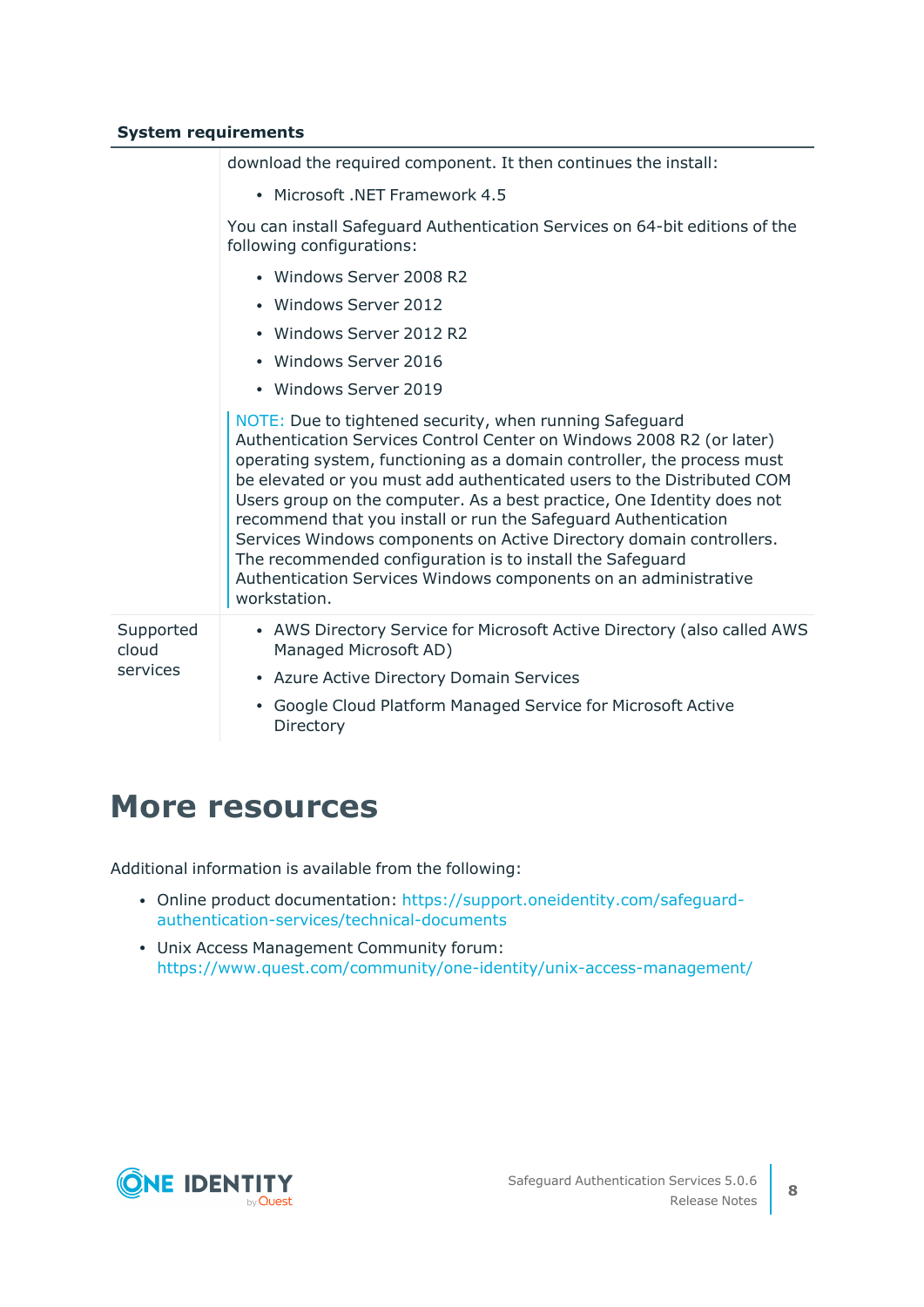# **Globalization**

This section contains information about installing and operating this product in non-English configurations, such as those needed by customers outside of North America. This section does not replace the materials about supported platforms and configurations found elsewhere in the product documentation.

This release is Unicode-enabled and supports any character set. In this release, all product components should be configured to use the same or compatible character encodings and should be installed to use the same locale and regional options. This release is targeted to support operations in the following regions: North America, Western Europe and Latin America, Central and Eastern Europe, Far-East Asia, Japan.

This release has the following known capabilities or limitations: There is no localization.

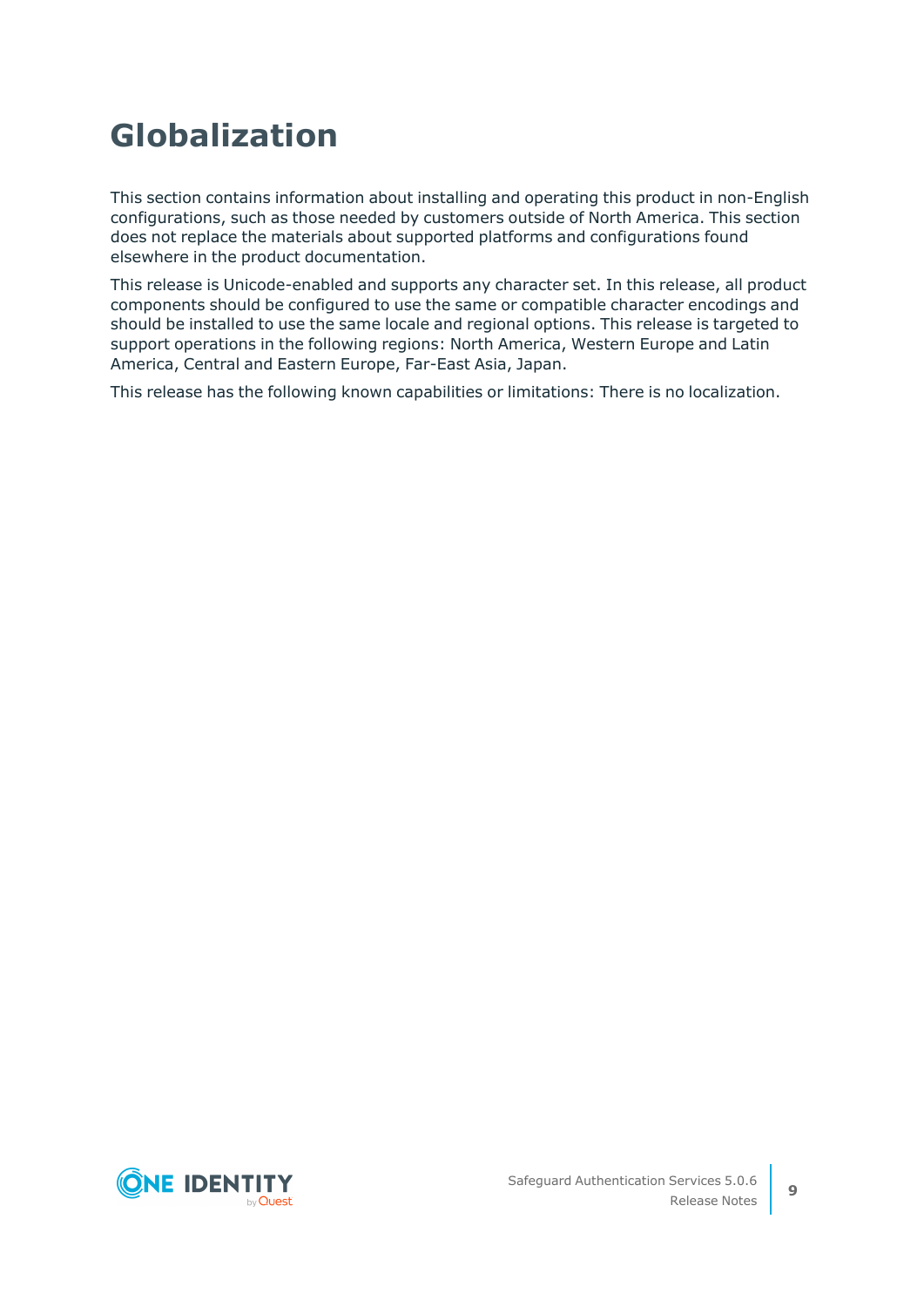# **About us**

### **About us**

One Identity solutions eliminate the complexities and time-consuming processes often required to govern identities, manage privileged accounts and control access. Our solutions enhance business agility while addressing your IAM challenges with on-premises, cloud and hybrid environments.

### **Contacting us**

For sales and other inquiries, such as licensing, support, and renewals, visit [https://www.oneidentity.com/company/contact-us.aspx.](https://www.oneidentity.com/company/contact-us.aspx)

### **Technical support resources**

Technical support is available to One Identity customers with a valid maintenance contract and customers who have trial versions. You can access the Support Portal at [https://support.oneidentity.com/.](https://support.oneidentity.com/)

The Support Portal provides self-help tools you can use to solve problems quickly and independently, 24 hours a day, 365 days a year. The Support Portal enables you to:

- Submit and manage a Service Request
- View Knowledge Base articles
- Sign up for product notifications
- Download software and technical documentation
- View how-to videos at [www.YouTube.com/OneIdentity](http://www.youtube.com/OneIdentity)
- Engage in community discussions
- Chat with support engineers online
- View services to assist you with your product

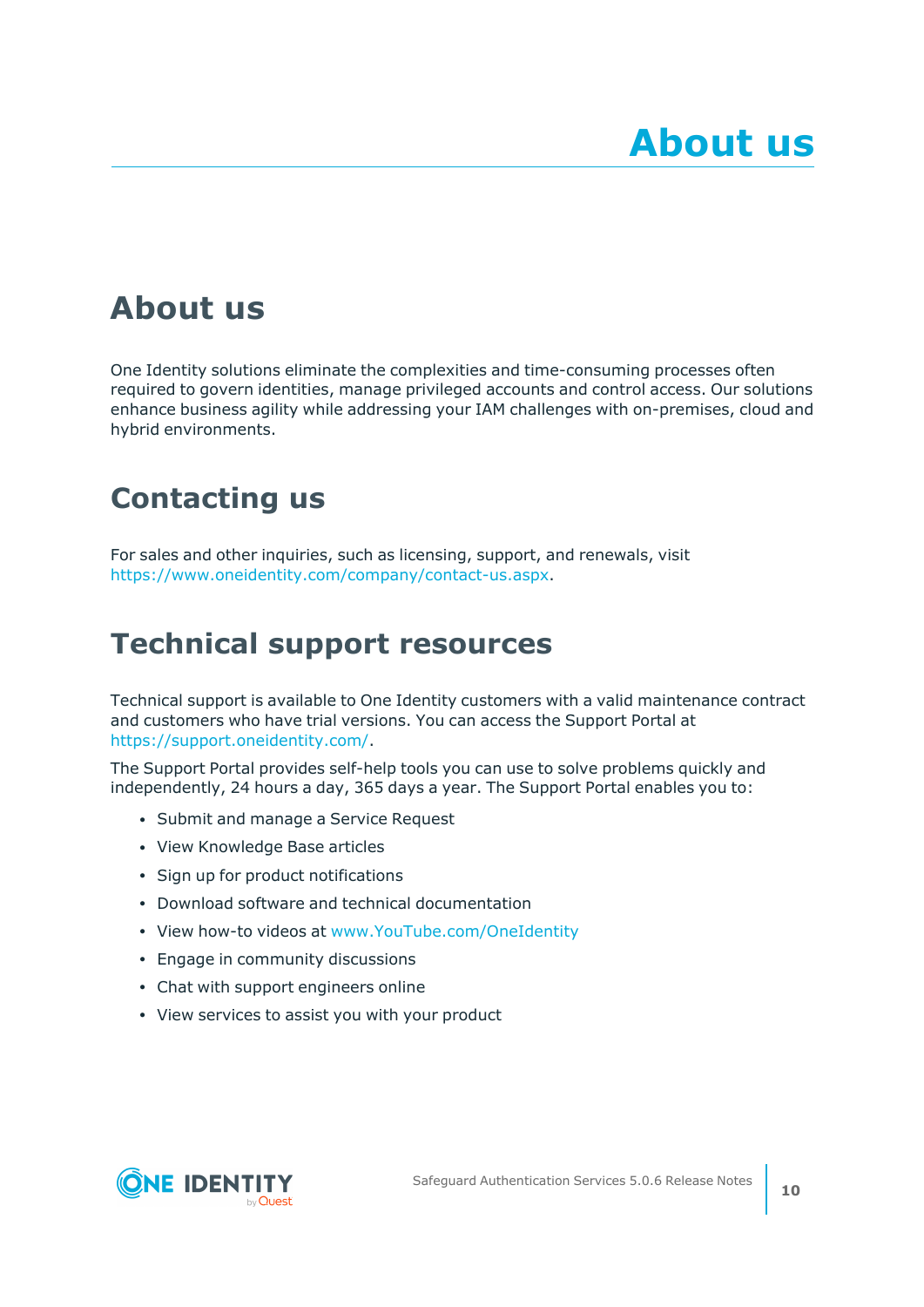### **Third-party contributions**

This product contains some third-party components (listed below). Copies of their licenses may be found at referencing <https://www.oneidentity.com/legal/license-agreements.aspx>. Source code for components marked with an asterisk (\*) is available at [http://opensource.quest.com.](http://opensource.quest.com/)

| <b>Component</b>                          | <b>Copyright Notice</b>                                                         |
|-------------------------------------------|---------------------------------------------------------------------------------|
|                                           | <b>License</b>                                                                  |
| Apache<br>Commons Cli<br>1.2              | Copyright (c) 2000-2014 The Apache Software Foundation. All Rights<br>Reserved. |
|                                           | Apache 2.0                                                                      |
| Apache<br>Commons<br>Codec 1.4            | Copyright (c) 2000-2014 The Apache Software Foundation. All Rights<br>Reserved. |
|                                           | Apache 2.0                                                                      |
| Apache<br>Commons IO<br>2.0               | Copyright 2002-2012 The Apache Software Foundation<br>Apache 2.0                |
| Apache<br>Commons Lang<br>2.5             | Copyright 2001-2010 The Apache Software Foundation<br>Apache 2.0                |
| bcrypt 4.1                                | Creative Commons Zero (CCO) 1                                                   |
| Boost 1.34                                | Boost 1.0                                                                       |
| <b>Boost 1.48</b>                         | Boost 1.0                                                                       |
| <b>Boost 1.50</b>                         | Boost 1.0                                                                       |
| Boost 1.53                                | Boost 1.0                                                                       |
| Boost 1.54                                | Boost 1.0                                                                       |
| Boost 1.66                                | Boost 1.0                                                                       |
| Boost 1.67                                | Boost 1.0                                                                       |
| Boost 1.71                                | Boost 1.0                                                                       |
| Boost 1.76                                | Boost 1.0                                                                       |
| Codejock<br><b>Property Grid</b><br>11.22 | Codejock Property Grid 11.22                                                    |
| Heimdal<br>Krb/GSSapi 1.2                 | Heimdal Krb/GSSapi 1.2                                                          |

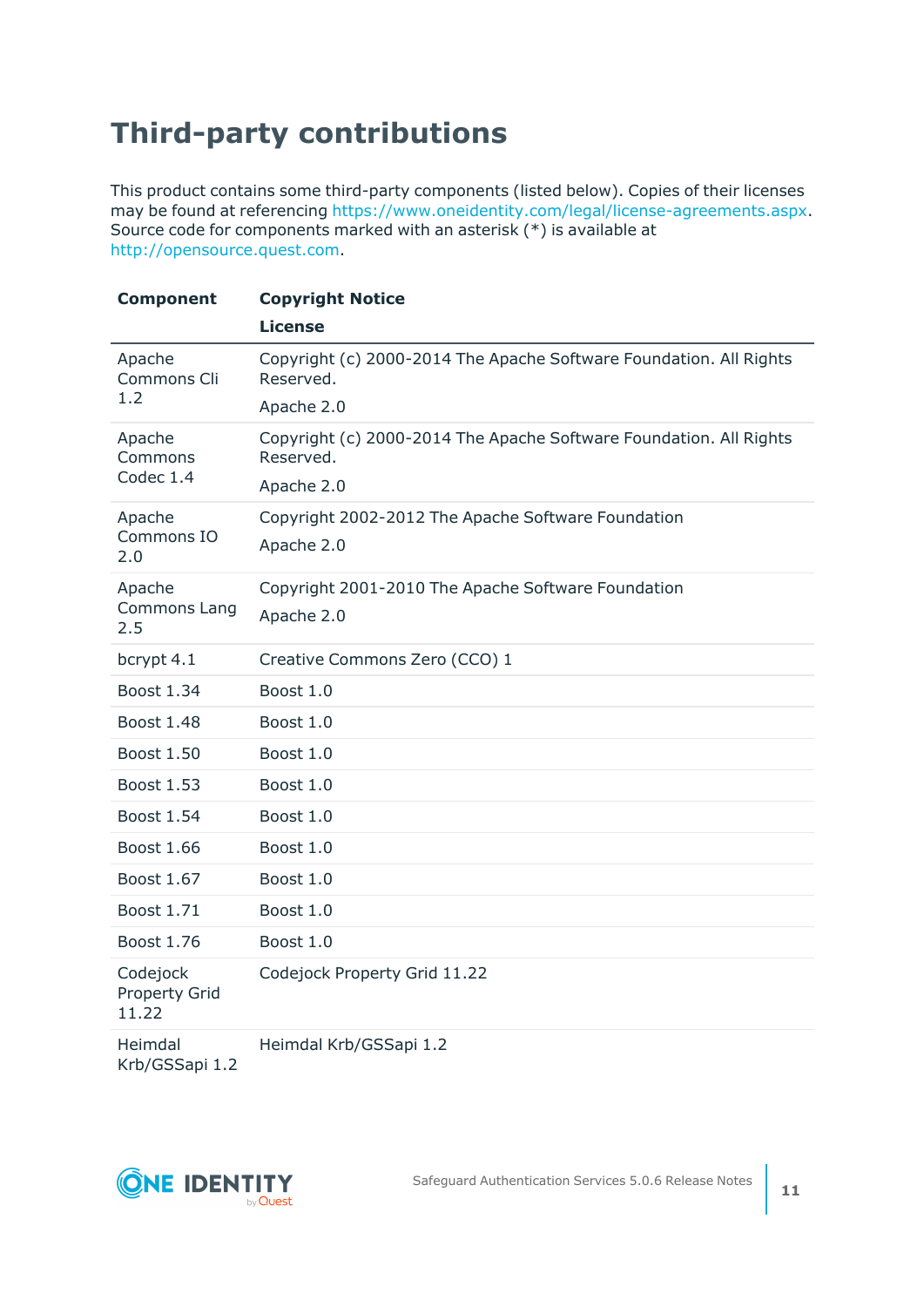| <b>Component</b>          | <b>Copyright Notice</b>                                                                                                           |
|---------------------------|-----------------------------------------------------------------------------------------------------------------------------------|
|                           | <b>License</b>                                                                                                                    |
| InstallShield<br>2009     | InstallShield 2009                                                                                                                |
| jansson 2.0.1             | Copyright (c) 2009-2011 Petri Lehtinen petri@digip.org<br>MIT N/A                                                                 |
| Jansson 2.12              | MIT N/A                                                                                                                           |
| Json.NET<br>9.0.30729     | <b>MIT 1.0</b>                                                                                                                    |
| Json-lib 2.1              | Artistic License 1.0                                                                                                              |
| libexpat 2.0.1            | Copyright (c) 1998, 1999, 2000 Thai Open Source Software Center Ltd<br>and Clark Cooper                                           |
|                           | Copyright (c) 2001, 2002, 2003 Expat maintainers.                                                                                 |
|                           | The above copyright notice and this permission notice shall be included<br>in all copies or substantial portions of the Software. |
|                           | MIT 1.0                                                                                                                           |
| <b>RapidJSON</b><br>1.1.0 | Copyright (C) 2015 THL A29 Limited, a Tencent company, and Milo Yip.<br>All rights reserved.<br>MIT N/A                           |
| <b>SQLite 3.6.23</b>      | SQLite 3.6.1                                                                                                                      |
| <b>WTL 9.1</b>            | Microsoft Public License (Ms-PL) 1.0 - October 12, 2006                                                                           |
| <b>XTreme Toolkit</b>     | Xtreme Toolkit Pro 10.1.1                                                                                                         |
| Pro 18.4.0                |                                                                                                                                   |

#### **Xtreme Toolkit Pro 10.1.1**

CODEJOCK SOFTWARE® XTREME TOOLKITPRO™

END USER LICENSE AGREEMENT TERMS AND CONDITIONS

IMPORTANT – READ CAREFULLY

THIS SOFTWARE END USER LICENSE AGREEMENT ("EULA") IS A LEGAL AGREEMENT BETWEN YOU (EITHER AN INDIVIDUAL OR AN ENTITY) AND CODEJOCK SOFTWARE®. READ IT CAREFULLY BEFORE INSTALLING, COPYING, OR OTHERWISE USING THE SOFTWARE. IT PROVIDES A LICENSE TO USE THE SOFTWARE AND CONTAINS WARRANTY INFORMATION AND LIABILITY DISCLAIMERS. BY INSTALLING, COPYING, OR OTHERWISE USING THE SOFTWARE, YOU ARE CONFIRMING YOUR ACCEPTANCE OF THE SOFTWARE AND AGREEING TO BE BOUND BY THE TERMS OF THIS AGREEMENT. IF YOU DO NOT AGREE TO BE BOUND BY THESE TERMS, THEN DO NOT INSTALL OR USE THE SOFTWARE.

ARTICLE 1 - DEFINITIONS

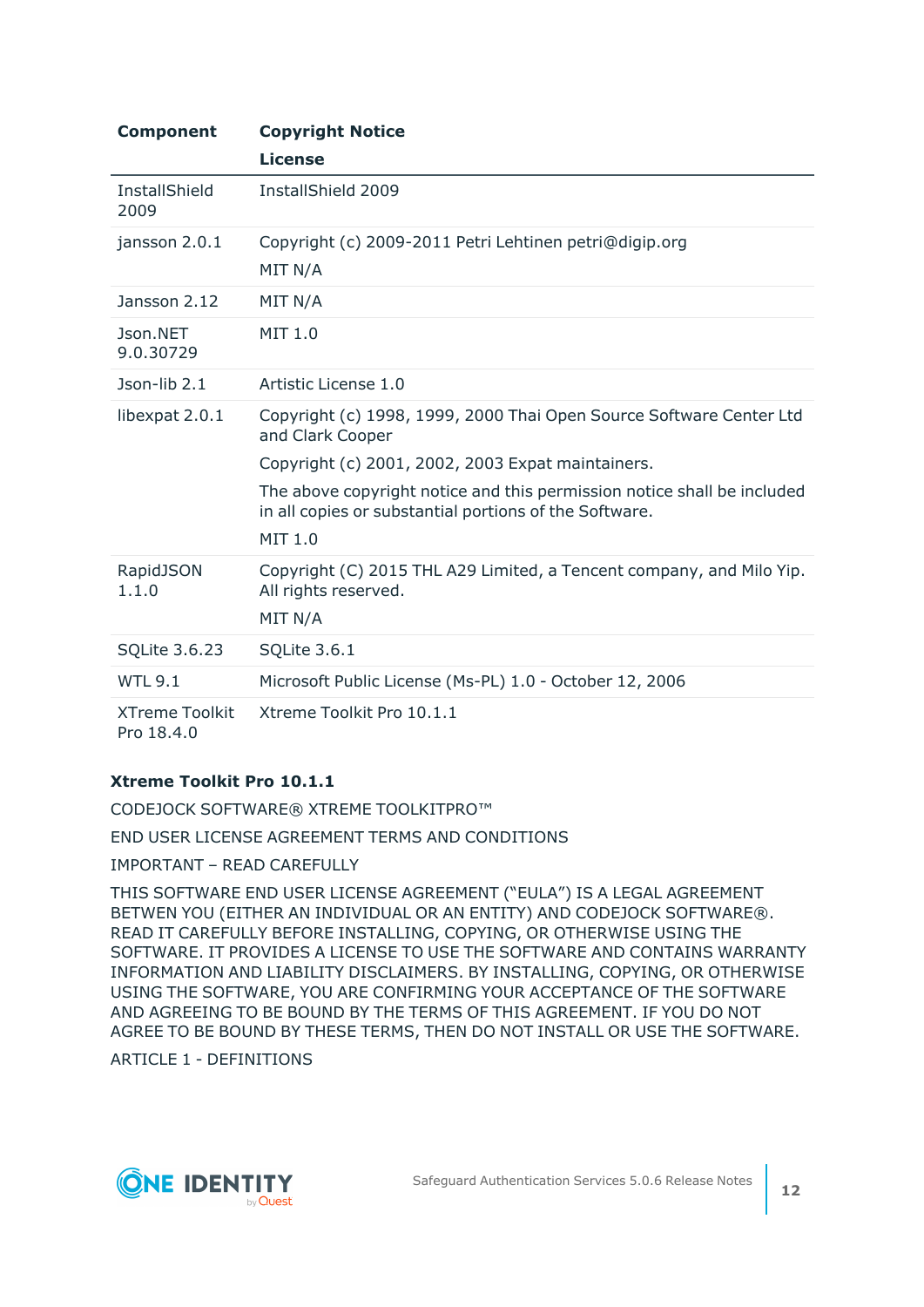1.1 "Documentation" means all user guides, reference manuals, other documentation accompanying Software (as defined below), and all other documentation otherwise made available by Codejock Software®.

1.2 "Licensee" means the purchaser of the license rights granted by this EULA (also referred to as "You")

1.3 "Licensed Product" means the Software (as defined below) and Documentation and any copies or modifications.

1.4 "Licensor" means Codejock Software®.

1.5 "Software" means Xtreme ToolkitPro™ and its components, in Source Code or Object Code form for which Licensee has paid the applicable license fees.

1.6 "Source Code" means the version of software as it is originally written (i.e., typed into a computer) by a human in plain text (i.e., human readable alphanumeric characters) that contain programming statements and instructions that are not directly executable by the computer.

1.7 "Product Source Code" means Source Code that is used to develop and create the Software for the Licensed Product as defined above.

1.8 "Sample Source Code" means Source Code that is used to demonstrate the use of the Software for Licensed Product as defined above.

1.9 "Object Code" means Source Code that has been compiled (i.e., translated by a computer) into machine language by a compiler and consists of a sequence of instructions (in the form of zeros and ones) that the processor can understand. (e.g. a Dynamic Link Library ("DLL"), Statically Linked Library ("LIB"), Active -X COM Component ("OCX") or Executable ("EXE") file)

1.10 "Statically Linked Libraries" means binary Object Code that can be merged with other objects such as Dynamic Link Libraries or Executables to form a single object file.

1.11 "You" means the purchaser of the license rights granted by this EULA (also referred to as "Licensee")

#### ARTICLE 2 – LICENSE

2.1 License Grant. In accordance with the terms and conditions of this EULA, Licensor grants Licensee a non-exclusive, nontransferable license to use the Software and Documentation. All rights to and in the Licensed Product, including, but not limited to, copyrights and trade secret rights, belong to Licensor and Licensor holds title to each copy of the Software. The Software shall only be used by a single developer at one time. Licensee shall not transfer or distribute the Licensed Product to others (except as specified in section 2.2 below), and this Agreement shall automatically terminate in the event of such a transfer or distribution.

2.2 Permitted Uses. Subject to the terms and conditions of this EULA, Licensee may do the following: (a) Copy the Software to either: (i) Make one backup copy of the Software solely for backup purposes as long as all copyright and other notices are reproduced and included on the backup copy; or (ii) Transfer the Software to a hard disk as long as all copyright and other notices are reproduced and included on hard disk copy and keep the original copy solely for backup purposes. (b) Incorporate the Object Code into software application products that you develop; (c) Modify (i.e. modify the Source Code and compile) the Object Code and incorporate the modified libraries into software application products that you develop; (d) Make and distribute copies of the Object Code of the Software as incorporated

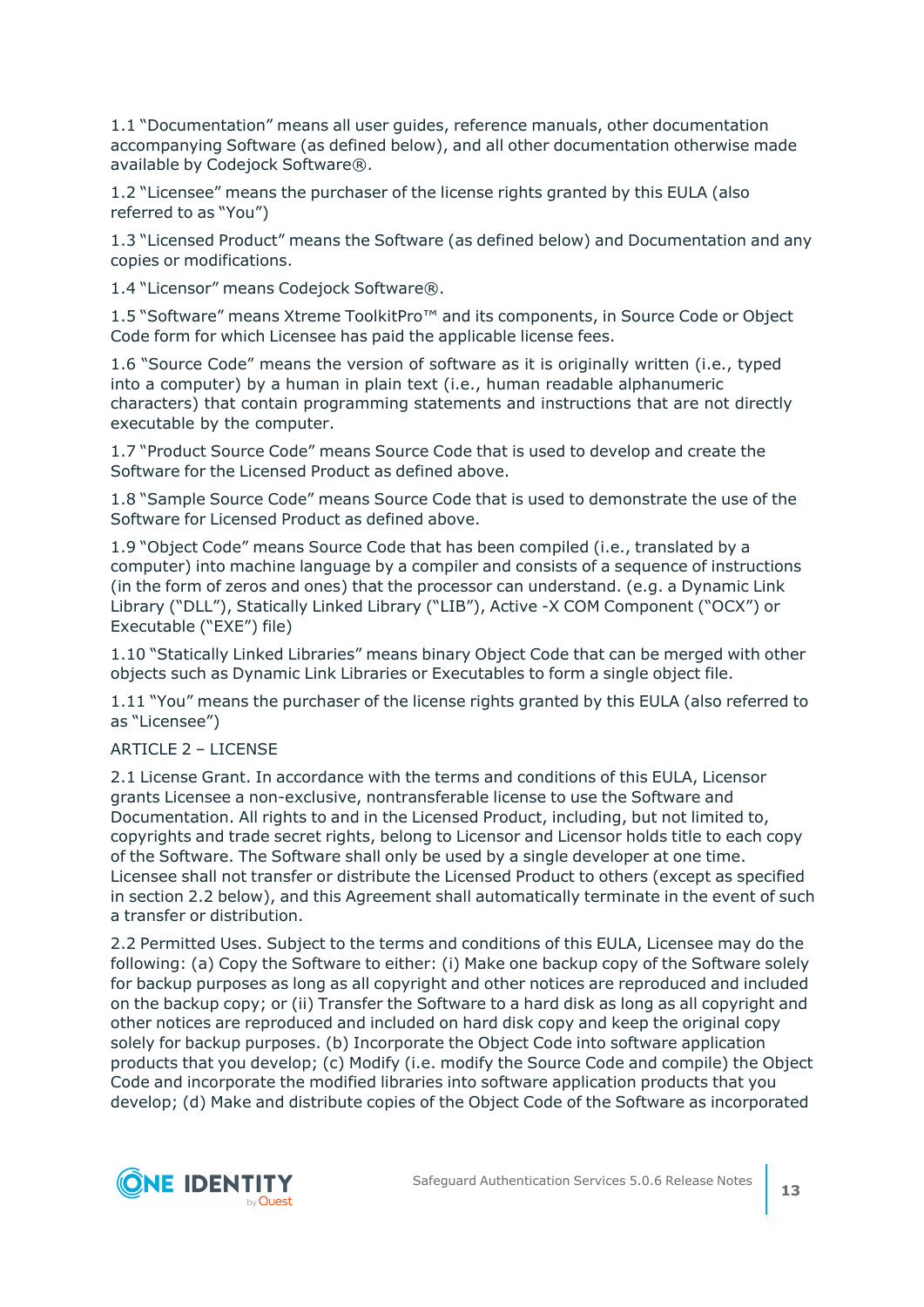into software application products that you develop provided that the Software, or other Codejock Software® products, do not constitute a major portion of the value of your product; (e) Solely with the respect to electronic help documentation, you may make an unlimited number of copies (either in hardcopy or electronic form), provided that such copies shall be used only for internal purposes and are not republished or distributed beyond the licensee's premises; (f) Use and modify the Product Source Code (if provided) and the Sample Source Code ("Product or Sample Source Code"), provided you do not distribute the Product or Sample Source Code, or any modified version of the Product or Sample Source Code, in Source Code form. (i) Any changes that are made to the Source Code that is not provided by Licensor will be the responsibility of Licensee, and Licensee will hold Licensor harmless for Licensee's additions. (ii) Any changes made by Licensee directly to the Product Source Code, unless authorized by Licensor, will not be covered under existing support agreements.

2.3 Prohibited Uses. Notwithstanding anything in this EULA to the contrary, Licensee may not do the following: (a) Distribute in any manner the Product or Sample Source Code or independent Statically Linked Libraries of the Software; (b) Use, copy, modify, merge or compile all or any portion of the Source Code or Object Code of the Software except as expressly provided in this agreement; (c) Make telecommunication transmittal of the Software; (d) Distribute any portion of the Software or any derivative of any portion of the Software in a software development product or otherwise in competition with Codejock Software's distribution of the Software; (e) Decompile, disassemble or reverse engineer any Object Code from of any portion of the Software; (f) Expose the interfaces of the Software through your application. (e.g. an OCX, DLL, class library, etc.); (g) Re-distribute ActiveX COM (OCX) Object Code with any license files (.lic) that would cause the interface of the OCX to be exposed. (h) Rent or lease the Software; (i) Disclose any Source Codes of the Software to any person or entity who is not a Licensee of the Software; (j) Use Licensed Product with any product that is distributed as Open Source or is distributed under the terms of GNU General Public License (GPL) or where the Source Code of the application is freely distributed.

#### ARTICLE 3 – TERMINATION

3.1 Term. This EULA shall remain in effect until terminated.

3.2 Termination by Licensee. Licensee may terminate this EULA by returning the Licensed Product to Licensor within 30 days of purchase.

3.3 Termination by Licensor. Licensor may terminate this EULA if Licensee breaches any of the terms and conditions of this EULA. Upon termination of this EULA Licensee shall return the Licensed Product to Licensor within 30 days after Licensee receives notice from Licensor that Licensee is terminating this EULA.

3.4 Survival of Rights After Termination. All provisions of this Agreement relating to disclaimers of warranties, limitation of liability, remedies, or damages, and Licensor's proprietary rights shall survive termination.

#### ARTICLE 4 - LIMITED WARRANTY, DISCLAIMER, AND LIMITATION OF LIABILITY

4.1 Limited Warranty. This Software is intended for commercial, institutional, and industrial users. Licensor does not warrant that the functions contained in the Licensed Product will meet Licensee's requirements or that the operation of the Software will be uninterrupted or error-free. Licensor does warrant that the media on which the Software is furnished will be free from defects in materials and workmanship under normal use for a period of thirty (30)

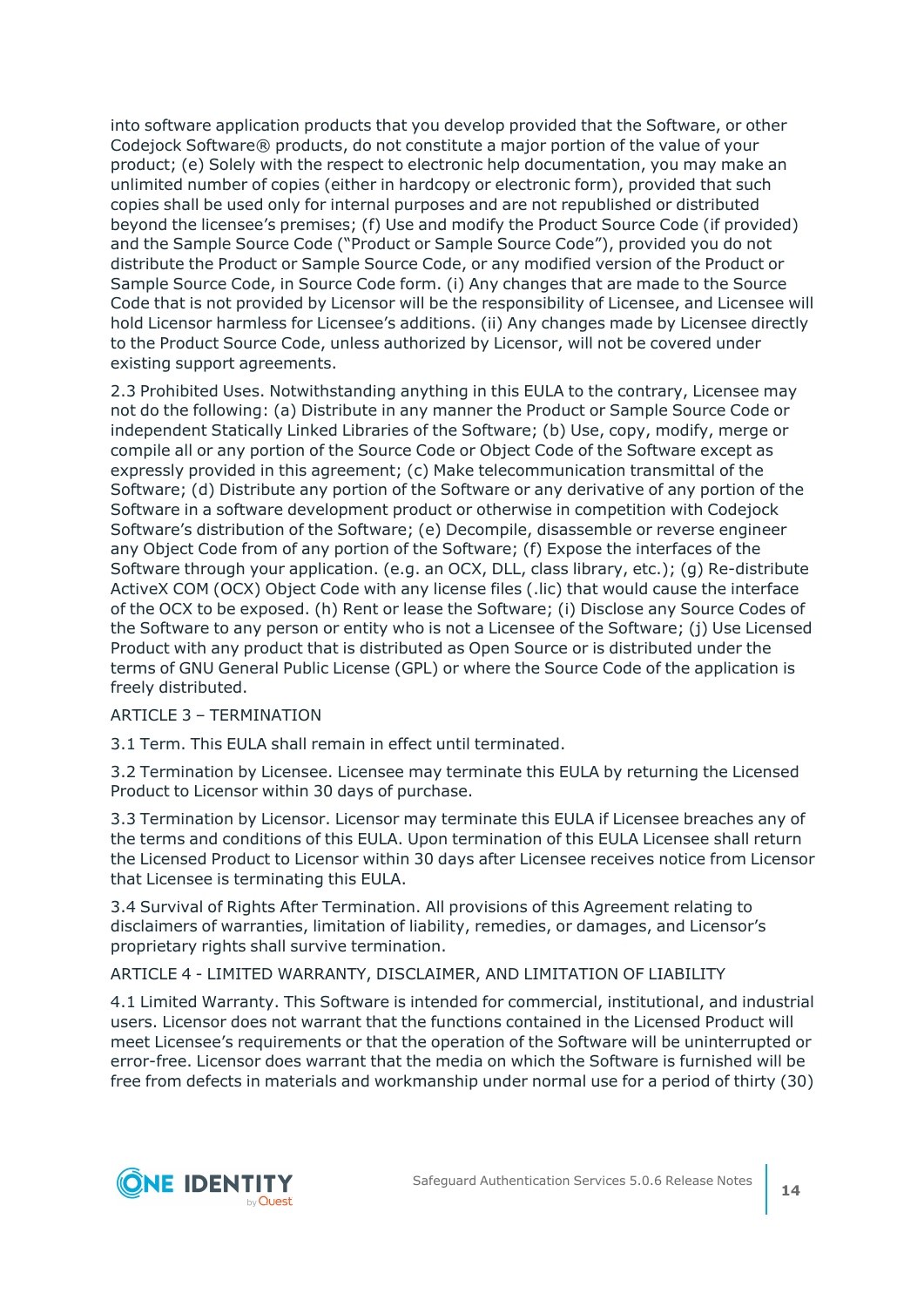days from the date of delivery (Warranty Period). Any other software and any hardware furnished with or accompanying the Software is not warranted by Licensor.

Licensor is not responsible for problems caused by changes in the operating characteristics of computer hardware or computer operating systems which are made after the release of the software or for problems in the interaction of the Software with non-Licensor software. Licensee's exclusive remedy under this limited warranty is the replacement of any defective physical media on which the Software is furnished, as provided below. To receive a replacement for defective media under this limited warranty, return the defective media to Supplier during the Warranty Period, with proof of payment. NO ORAL OR WRITTEN INFORMATION OR ADVICE GIVEN BY LICENSOR, ITS EMPLOYEES, DISTRIBUTORS, DEALERS, OR AGENTS SHALL INCREASE THE SCOPE OF THE ABOVE WARRANTIES OR CREATE ANY NEW WARRANTIES.

4.2 Disclaimer. EXCEPT AS PROVIDED ABOVE, THE LICENSED PRODUCT IS PROVIDED AS IS WITHOUT WARRANTY OF ANY KIND, EITHER EXPRESSED OR IMPLIED, INCLUDING, BUT NOT LIMITED TO, THE IMPLIED WARRANTIES OF MERCHANTABILITY AND FITNESS FOR A PARTICULAR PURPOSE, TITLE AND NON-INFRINGEMENT, AND THE ENTIRE RISK AS TO THE QUALITY AND PERFORMANCE OF THE LICENSED PRODUCT IS WITH LICENSEE.

ARTICLE 5 - LIMITATION OF LIABILITY

5.1 Limitation of Liability. LICENSOR'S SOLE OBLIGATION OR LIABILITY UNDER THIS AGREEMENT IS THE REPLACEMENT OF DEFECTIVE MEDIA ACCORDING TO THE LIMITED WARRANTY ABOVE. IN NO EVENT WILL LICENSOR OR ANYONE ELSE WHO HAS BEEN INVOLVED IN THE CREATION, PRODUCTION, OR DELIVERY OF THE LICENSED PRODUCT BE LIABLE FOR ANY CONSEQUENTIAL, INCIDENTAL OR INDIRECT DAMAGES, INCLUDING, WITHOUT LIMITATION, ANY LOSS OF DATA, OR LOSS OF PROFITS OR LOST SAVINGS, ARISING OUT OF USE OF OR INABILITY TO USE THE LICENSED PRODUCT (OR ANY HARDWARE FURNISHED WITH THE LICENSED PRODUCT), EVEN IF LICENSOR HAS BEEN ADVISED OF THE POSSIBILITY OF SUCH DAMAGES, OR FOR ANY CLAIM BY ANY THIRD PARTY. IN NO EVENT SHALL LICENSOR BE LIABLE FOR ANY DAMAGES.

#### ARTICLE 6 - GENERAL

6.1 U.S. Import and Export Laws. Any Licensed Product provided to Licensee by Licensor shall not be exported or re-exported in violation of any export provisions of the United States or any other applicable jurisdiction in which the Licensed Product was obtained.

6.2 Restriction on Transfer. Any attempt to sublicense, assign or transfer any of the rights, duties or obligations hereunder is void.

6.3 U.S. Government as Licensee. The Licensed Product is a "commercial item," as that term is defined at 48 C.F.R. 2.101, developed exclusively at private expense, consisting of "commercial computer software" and "commercial computer software documentation" as those terms are defined in 48 C.F.R. 12.212.

Consistent with 48 C.F.R. 12.212 and 48 C.F.R. 227.7202-1 through 227.7204-4, all U.S. Government end users acquire the Licensed Product with only those rights as are granted to all other end users set forth in this EULA.

6.4 Proper Notices. All notices and other communications required or permitted under this EULA shall be deemed to have been given if mailed, postage paid, transmitted by facsimile, personally delivered or delivered by a commercial delivery service, to the address of the Licensee listed on file with the Licensor.

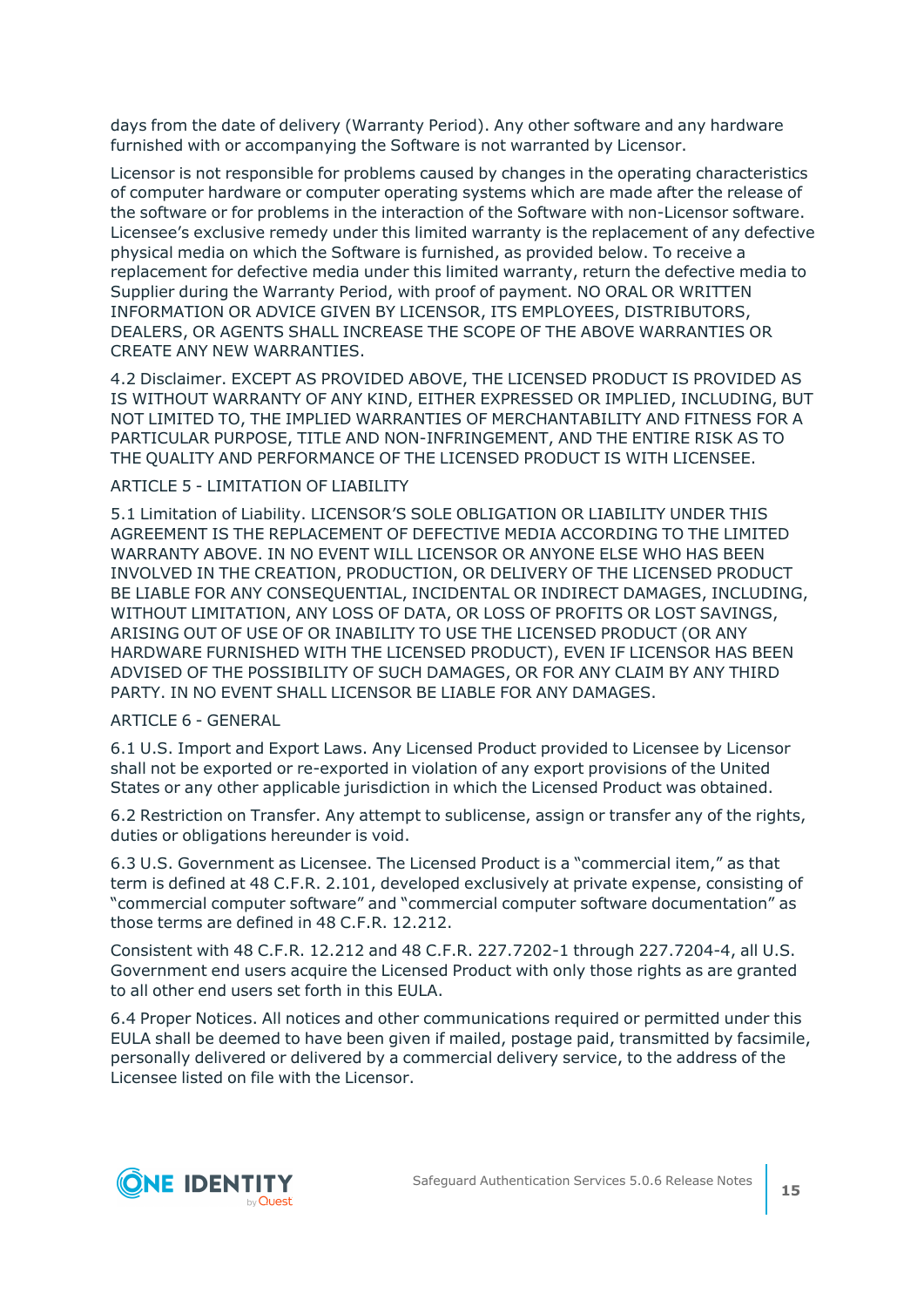6.5 Governing Law. This EULA shall be governed by and interpreted under the laws of the State of Michigan, United States of America, without regard to conflicts of provisions.

6.6 Joint Venture. Nothing contained in this EULA shall be construed so as to make the parties partners or joint ventures.

6.7 Waiver. The failure of either party to this EULA to insist upon the performance of any of the term or conditions of this EULA will not be construed as thereafter waiving any such terms or conditions but the same will continue and remain in full force and effect as if no such forbearance or waiver had occurred.

6.8 Integration. LICENSEE FURTHER AGREES THAT THIS AGREEMENT IS THE COMPLETE AND EXCLUSIVE STATEMENT OF THE AGREEMENT BETWEEN LICENSEE AND LICENSOR, AND SUPERSEDES ANY PROPOSAL OR PRIOR AGREEMENT, ORAL OR WRITTEN, AND ANY OTHER COMMUNICATIONS RELATING TO THE SUBJECT MATTER OF THIS AGREEMENT.

6.9 Severability. If any provision of this EULA becomes or is declared by a court of competent jurisdiction to be unenforceable, this EULA shall continue in full force and effect without the provision.

6.10 Headings. All article, section, and paragraph headings contained in this EULA are for reference and in no way define, limit or extend the EULA or the intent of any of its provisions.

Codejock Software is a division of Codejock Technologies, LLC P.O. Box 726 Owosso, Michigan 48867

#### **Boost 1.0**

Boost Software License - Version 1.0 - August 17th, 2003

Permission is hereby granted, free of charge, to any person or organization obtaining a copy of the software and accompanying documentation covered by this license (the "Software") to use, reproduce, display, distribute, execute, and transmit the Software, and to prepare derivative works of the Software, and to permit third-parties to whom the Software is furnished to do so, all subject to the following:

The copyright notices in the Software and this entire statement, including the above license grant, this restriction and the following disclaimer, must be included in all copies of the Software, in whole or in part, and all derivative works of the Software, unless such copies or derivative works are solely in the form of machine-executable object code generated by a source language processor.

THE SOFTWARE IS PROVIDED "AS IS", WITHOUT WARRANTY OF ANY KIND, EXPRESS OR IMPLIED, INCLUDING BUT NOT LIMITED TO THE WARRANTIES OF MERCHANTABILITY, FITNESS FOR A PARTICULAR PURPOSE, TITLE AND NON-INFRINGEMENT. IN NO EVENT SHALL THE COPYRIGHT HOLDERS OR ANYONE DISTRIBUTING THE SOFTWARE BE LIABLE FOR ANY DAMAGES OR OTHER LIABILITY, WHETHER IN CONTRACT, TORT OR OTHERWISE, ARISING FROM, OUT OF OR IN CONNECTION WITH THE SOFTWARE OR THE USE OR OTHER DEALINGS IN THE SOFTWARE.

#### **Creative Commons Zero (CCO) 1**

#### Statement of Purpose

The laws of most jurisdictions throughout the world automatically confer exclusive Copyright and Related Rights (defined below) upon the creator and subsequent owner(s)

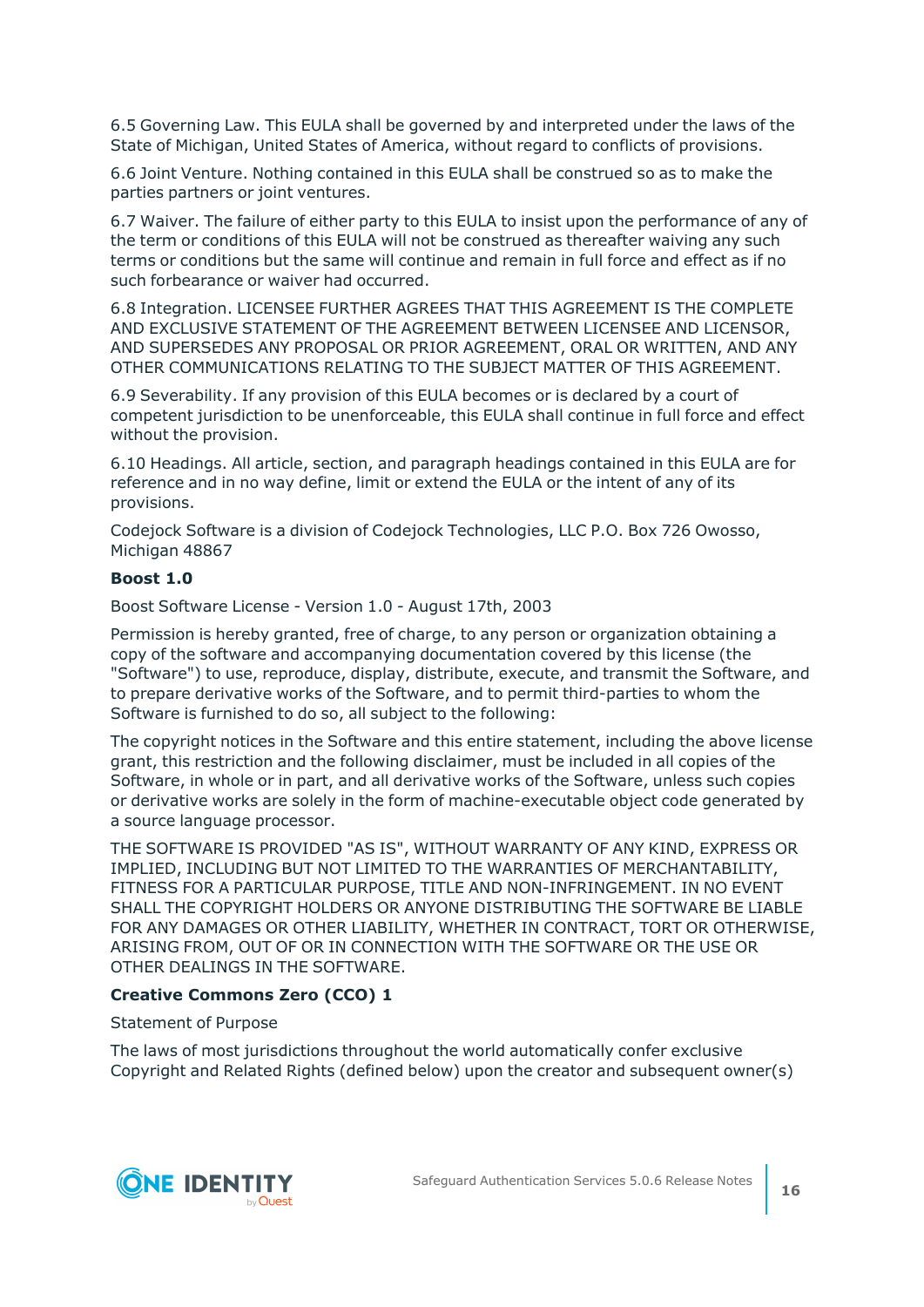(each and all, an "owner") of an original work of authorship and/or a database (each, a "Work").

Certain owners wish to permanently relinquish those rights to a Work for the purpose of contributing to a commons of creative, cultural and scientific works ("Commons") that the public can reliably and without fear of later claims of infringement build upon, modify, incorporate in other works, reuse and redistribute as freely as possible in any form whatsoever and for any purposes, including without limitation commercial purposes. These owners may contribute to the Commons to promote the ideal of a free culture and the further production of creative, cultural and scientific works, or to gain reputation or greater distribution for their Work in part through the use and efforts of others.

For these and/or other purposes and motivations, and without any expectation of additional consideration or compensation, the person associating CC0 with a Work (the "Affirmer"), to the extent that he or she is an owner of Copyright and Related Rights in the Work, voluntarily elects to apply CC0 to the Work and publicly distribute the Work under its terms, with knowledge of his or her Copyright and Related Rights in the Work and the meaning and intended legal effect of CC0 on those rights.

1. Copyright and Related Rights. A Work made available under CC0 may be protected by copyright and related or neighboring rights ("Copyright and Related Rights"). Copyright and Related Rights include, but are not limited to, the following:

the right to reproduce, adapt, distribute, perform, display, communicate, and translate a Work;

moral rights retained by the original author(s) and/or performer(s);

publicity and privacy rights pertaining to a person's image or likeness depicted in a Work;

rights protecting against unfair competition in regards to a Work, subject to the limitations in paragraph 4(a), below;

rights protecting the extraction, dissemination, use and reuse of data in a Work;

database rights (such as those arising under Directive 96/9/EC of the European Parliament and of the Council of 11 March 1996 on the legal protection of databases, and under any national implementation thereof, including any amended or successor version of such directive); and

other similar, equivalent or corresponding rights throughout the world based on applicable law or treaty, and any national implementations thereof.

2. Waiver. To the greatest extent permitted by, but not in contravention of, applicable law, Affirmer hereby overtly, fully, permanently, irrevocably and unconditionally waives, abandons, and surrenders all of Affirmer's Copyright and Related Rights and associated claims and causes of action, whether now known or unknown (including existing as well as future claims and causes of action), in the Work (i) in all territories worldwide, (ii) for the maximum duration provided by applicable law or treaty (including future time extensions), (iii) in any current or future medium and for any number of copies, and (iv) for any purpose whatsoever, including without limitation commercial, advertising or promotional purposes (the "Waiver"). Affirmer makes the Waiver for the benefit of each member of the public at large and to the detriment of Affirmer's heirs and successors, fully intending that such Waiver shall not be subject to revocation, rescission, cancellation, termination, or any other legal or equitable action to disrupt the quiet enjoyment of the Work by the public as contemplated by Affirmer's express Statement of Purpose.

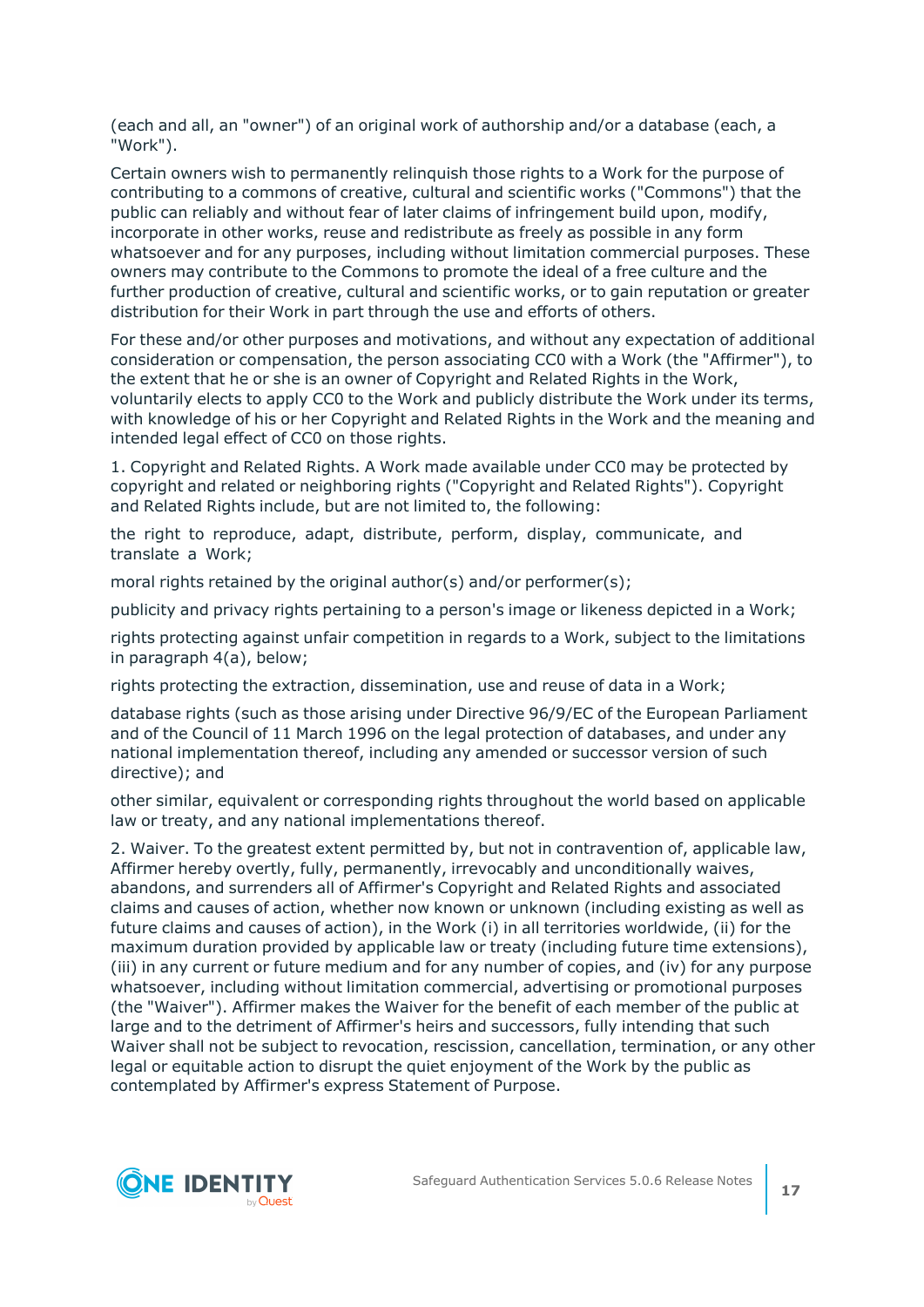3. Public License Fallback. Should any part of the Waiver for any reason be judged legally invalid or ineffective under applicable law, then the Waiver shall be preserved to the maximum extent permitted taking into account Affirmer's express Statement of Purpose. In addition, to the extent the Waiver is so judged Affirmer hereby grants to each affected person a royalty-free, non transferable, non sublicensable, non exclusive, irrevocable and unconditional license to exercise Affirmer's Copyright and Related Rights in the Work (i) in all territories worldwide, (ii) for the maximum duration provided by applicable law or treaty (including future time extensions), (iii) in any current or future medium and for any number of copies, and (iv) for any purpose whatsoever, including without limitation commercial, advertising or promotional purposes (the "License"). The License shall be deemed effective as of the date CC0 was applied by Affirmer to the Work. Should any part of the License for any reason be judged legally invalid or ineffective under applicable law, such partial invalidity or ineffectiveness shall not invalidate the remainder of the License, and in such case Affirmer hereby affirms that he or she will not (i) exercise any of his or her remaining Copyright and Related Rights in the Work or (ii) assert any associated claims and causes of action with respect to the Work, in either case contrary to Affirmer's express Statement of Purpose.

4. Limitations and Disclaimers.

No trademark or patent rights held by Affirmer are waived, abandoned, surrendered, licensed or otherwise affected by this document.

Affirmer offers the Work as-is and makes no representations or warranties of any kind concerning the Work, express, implied, statutory or otherwise, including without limitation warranties of title, merchantability, fitness for a particular purpose, non infringement, or the absence of latent or other defects, accuracy, or the present or absence of errors, whether or not discoverable, all to the greatest extent permissible under applicable law.

Affirmer disclaims responsibility for clearing rights of other persons that may apply to the Work or any use thereof, including without limitation any person's Copyright and Related Rights in the Work. Further, Affirmer disclaims responsibility for obtaining any necessary consents, permissions or other rights required for any use of the Work.

Affirmer understands and acknowledges that Creative Commons is not a party to this document and has no duty or obligation with respect to this CC0 or use of the Work.

#### **Microsoft Public License (Ms-PL) 1.0 - October 12, 2006**

Microsoft Public License (Ms-PL)

Published: October 12, 2006

This license governs use of the accompanying software. If you use the software, you accept this license. If you do not accept the license, do not use the software.

1. Definitions

The terms "reproduce," "reproduction," "derivative works," and "distribution" have the same meaning here as under U.S. copyright law.

A "contribution" is the original software, or any additions or changes to the software.

A "contributor" is any person that distributes its contribution under this license.

"Licensed patents" are a contributor's patent claims that read directly on its contribution.

2. Grant of Rights

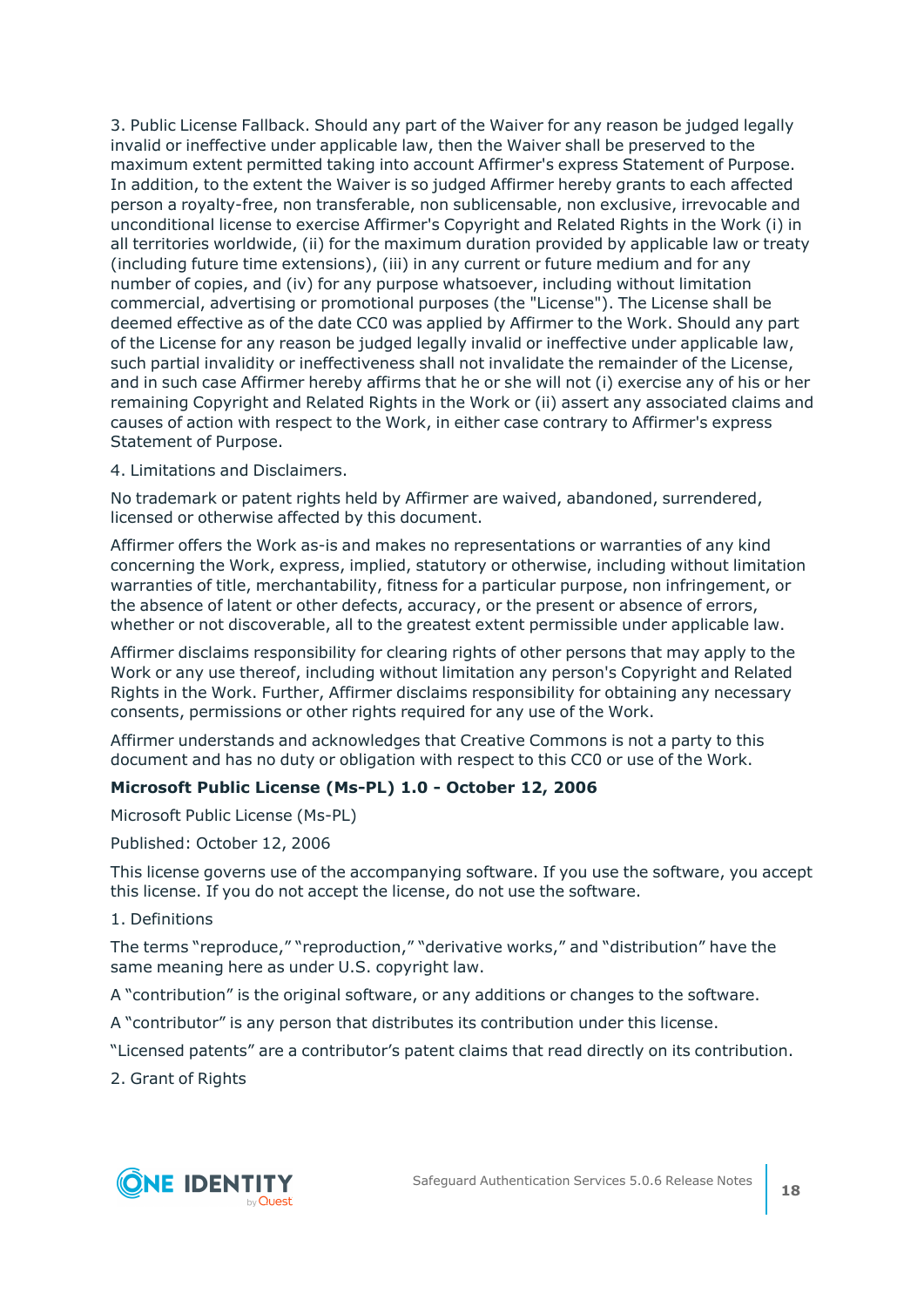(A) Copyright Grant- Subject to the terms of this license, including the license conditions and limitations in section 3, each contributor grants you a non-exclusive, worldwide, royalty-free copyright license to reproduce its contribution, prepare derivative works of its contribution, and distribute its contribution or any derivative works that you create.

(B) Patent Grant- Subject to the terms of this license, including the license conditions and limitations in section 3, each contributor grants you a non-exclusive, worldwide, royaltyfree license under its licensed patents to make, have made, use, sell, offer for sale, import, and/or otherwise dispose of its contribution in the software or derivative works of the contribution in the software.

#### 3. Conditions and Limitations

(A) No Trademark License- This license does not grant you rights to use any contributors' name, logo, or trademarks.

(B) If you bring a patent claim against any contributor over patents that you claim are infringed by the software, your patent license from such contributor to the software ends automatically.

(C) If you distribute any portion of the software, you must retain all copyright, patent, trademark, and attribution notices that are present in the software.

(D) If you distribute any portion of the software in source code form, you may do so only under this license by including a complete copy of this license with your distribution. If you distribute any portion of the software in compiled or object code form, you may only do so under a license that complies with this license.

(E) The software is licensed "as-is." You bear the risk of using it. The contributors give no express warranties, guarantees or conditions. You may have additional consumer rights under your local laws which this license cannot change. To the extent permitted under your local laws, the contributors exclude the implied warranties of merchantability, fitness for a particular purpose and non-infringement.

#### **Codejock Property Grid 11.22**

CODEJOCK SOFTWARE© XTREME PROPERTYGRID™ 2009

END USER LICENSE AGREEMENT TERMS AND CONDITIONS

IMPORTANT – READ CAREFULLY

THIS SOFTWARE END USER LICENSE AGREEMENT ("EULA") IS A LEGAL AGREEMENT BETWEEN YOU (EITHER AN INDIVIDUAL OR AN ENTITY) AND CODEJOCK SOFTWARE©. READ IT CAREFULLY BEFORE INSTALLING, COPYING, OR OTHERWISE USING THE SOFTWARE. IT PROVIDES A LICENSE TO USE THE SOFTWARE AND CONTAINS WARRANTY INFORMATION AND LIABILITY DISCLAIMERS. BY INSTALLING, COPYING, OR OTHERWISE USING THE SOFTWARE, YOU ARE CONFIRMING YOUR ACCEPTANCE OF THE SOFTWARE AND AGREEING TO BE BOUND BY THE TERMS OF THIS AGREEMENT. IF YOU DO NOT AGREE TO BE BOUND BY THESE TERMS, THEN DO NOT INSTALL OR USE THE SOFTWARE.

#### ARTICLE 1 – DEFINITIONS

1.1 "Documentation" means all user guides, reference manuals, other documentation accompanying Software (as defined below), and all other documentation otherwise made available by Codejock Software©.

1.2 "Licensee" means the purchaser of the license rights granted by this EULA (also referred to as "You")

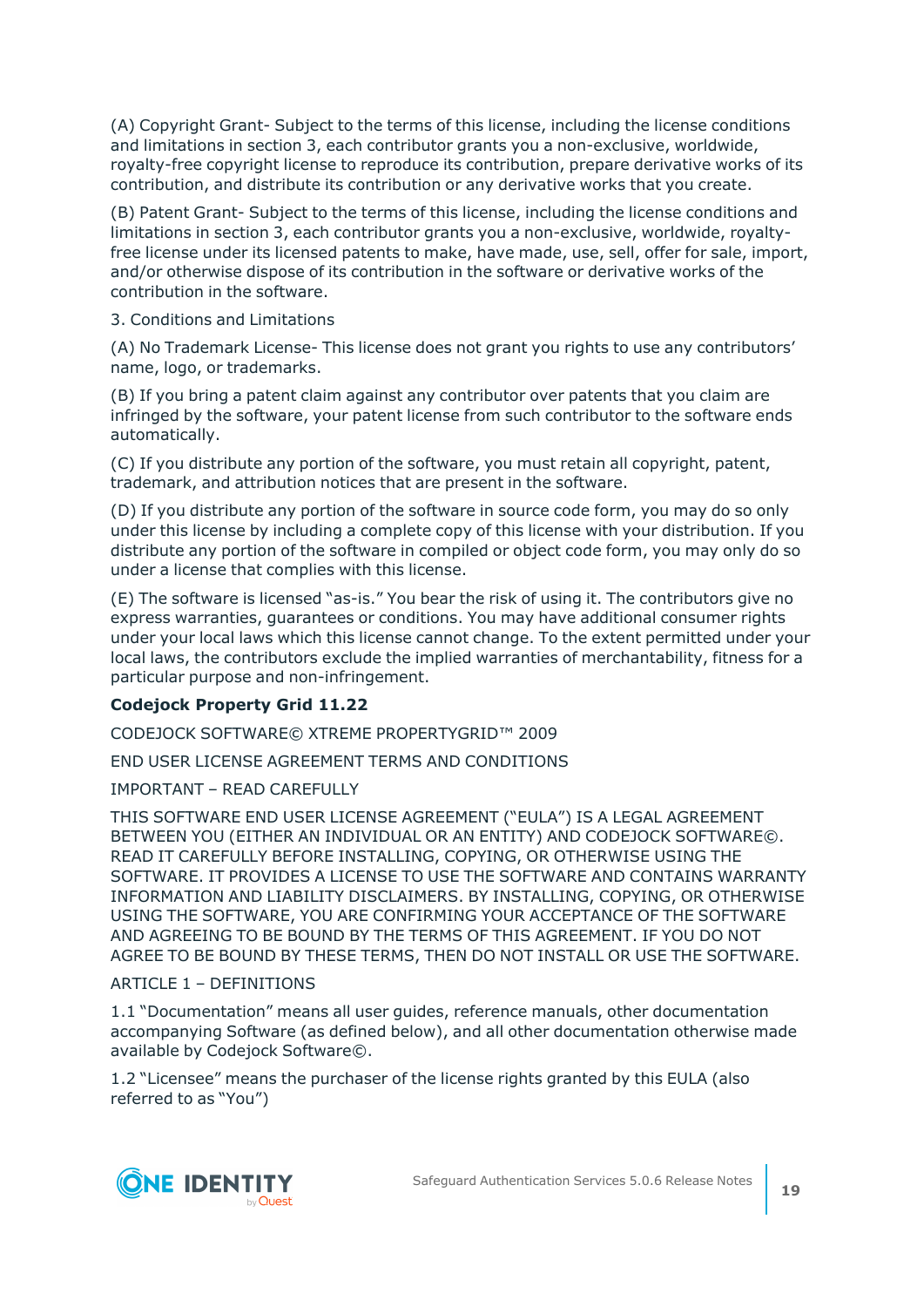1.3 "Licensed Product" means the Software (as defined below) and Documentation and any copies or modifications.

1.4 "Licensor" means Codejock Software©.

1.5 "Software" means Xtreme PropertyGrid™ 2009 and its components, in Source Code or Object Code form for which Licensee has paid the applicable license fees.

1.6 "Source Code" means the version of software as it is originally written (i.e., typed into a computer) by a human in plain text (i.e., human readable alphanumeric characters) that contain programming statements and instructions that are not directly executable by the computer.

1.7 "Product Source Code" means Source Code that is used to develop and create the Software for the Licensed Product as defined above.

1.8 "Sample Source Code" means Source Code that is used to demonstrate the use of the Software for Licensed Product as defined above.

1.9 "Object Code" means Source Code that has been compiled (i.e., translated by a computer) into machine language by a compiler and consists of a sequence of instructions (in the form of zeros and ones) that the processor can understand. (e.g. a Dynamic Link Library ("DLL"), Statically Linked Library ("LIB"), Active –X COM Component ("OCX") or Executable ("EXE") file)

1.10 "Statically Linked Libraries" means binary Object Code that can be merged with other objects such as Dynamic Link Libraries or Executables to form a single object file.

1.11 "You" means the purchaser of the license rights granted by this EULA (also referred to as "Licensee")

#### ARTICLE 2 – LICENSE

2.1 License Grant. In accordance with the terms and conditions of this EULA, Licensor grants Licensee a non-exclusive, nontransferable license to use the Software and Documentation. All rights to and in the Licensed Product, including, but not limited to, copyrights and trade secret rights, belong to Licensor and Licensor holds title to each copy of the Software. The Software shall only be used by a single developer at one time. Licensee shall not transfer or distribute the Licensed Product to others (except as specified in section 2.2 below), and this Agreement shall automatically terminate in the event of such a transfer or distribution. The 2007 Microsoft Office User Interface is subject to protection under U.S. and international intellectual property laws and is used by Codejock Software under license from Microsoft.

2.2 Permitted Uses. Subject to the terms and conditions of this EULA, Licensee may do the following: (a) Copy the Software to either: (i) Make one backup copy of the Software solely for backup purposes as long as all copyright and other notices are reproduced and included on the backup copy; or (ii) Transfer the Software to a hard disk as long as all copyright and other notices are reproduced and included on hard disk copy and keep the original copy solely for backup purposes. (b) Incorporate the Object Code into software application products that you develop; (c) Modify (i.e. modify the Source Code and compile) the Object Code and incorporate the modified libraries into software application products that you develop; (d) Make and distribute copies of the Object Code of the Software as incorporated into software application products that you develop provided that the Software, or other Codejock Software© products, do not constitute a major portion of the value of your product; (e) Solely with the respect to electronic help documentation, you may make an

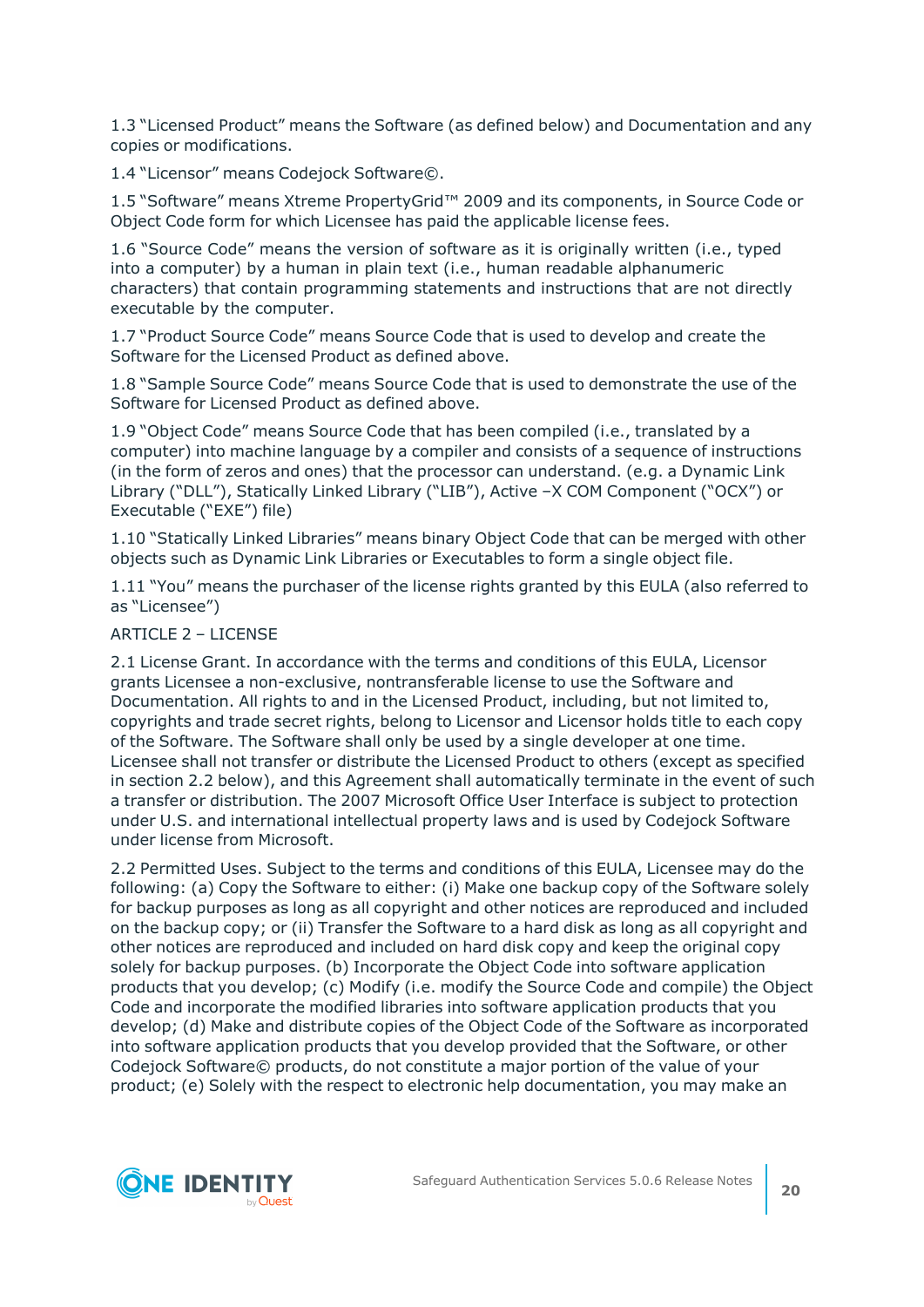unlimited number of copies (either in hardcopy or electronic form), provided that such copies shall be used only for internal purposes and are not republished or distributed beyond the licensee's premises; (f) Use and modify the Product Source Code (if provided) and the Sample Source Code ("Product or Sample Source Code"), provided you do not distribute the Product or Sample Source Code, or any modified version of the Product or Sample Source Code, in Source Code form. (i) Any changes that are made to the Source Code that is not provided by Licensor will be the responsibility of Licensee, and Licensee will hold Licensor harmless for Licensee's additions. (ii) Any changes made by Licensee directly to the Product Source Code, unless authorized by Licensor, will not be covered under existing support agreements.

2.3 Prohibited Uses. Notwithstanding anything in this EULA to the contrary, Licensee may not do the following:

(a) Distribute in any manner the Product or Sample Source Code or independent Statically Linked Libraries of the Software; (b) Use, copy, modify, merge or compile all or any portion of the Source Code or Object Code of the Software except as expressly provided in this agreement; (c) Make telecommunication transmittal of the Product Source Code, Sample Source Code or Statically Linked Libraries; (d) Distribute any portion of the Software or any derivative of any portion of the Software in a software development product or otherwise in competition with Codejock Software's distribution of the Software; (e) Decompile, disassemble or reverse engineer any Object Code from of any portion of the Software; (f) Repackage, wrap or compile any of the MFC Product or Sample Source Code into ActiveX COM (OCX) format. (g) Expose the interfaces of the Software through your application. (e.g. an OCX, DLL, class library, etc.); (h) Re–distribute ActiveX COM (OCX) Object Code with any license files (.lic) that would cause the interface of the OCX to be exposed. (i) Rent or lease the Software; (j) Disclose any Source Codes of the Software to any person or entity who is not a Licensee of the Software; (k) Use Licensed Product with any product that is distributed as Open Source or is distributed under the terms of GNU General Public License (GPL) or where the Source Code of the application is freely distributed.

#### ARTICLE 3 – TERMINATION

3.1 Term. This EULA shall remain in effect until terminated.

3.2 Termination by Licensee. Licensee may terminate this EULA by returning the Licensed Product to Licensor within 30 days of purchase.

3.3 Termination by Licensor. Licensor may terminate this EULA if Licensee breaches any of the terms and conditions of this EULA. Upon termination of this EULA Licensee shall return the Licensed Product to Licensor within 30 days after Licensee receives notice from Licensor that Licensee is terminating this EULA.

3.4 Survival of Rights After Termination. All provisions of this Agreement relating to disclaimers of warranties, limitation of liability, remedies, or damages, and Licensor's proprietary rights shall survive termination.

#### ARTICLE 4 – LIMITED WARRANTY, DISCLAIMER, AND LIMITATION OF LIABILITY

4.1 Limited Warranty. This Software is intended for commercial, institutional, and industrial users. Licensor does not warrant that the functions contained in the Licensed Product will meet Licensee's requirements or that the operation of the Software will be uninterrupted or error–free. Licensor does warrant that the media on which the Software is furnished will be free from defects in materials and workmanship under normal use for a period of thirty (30)

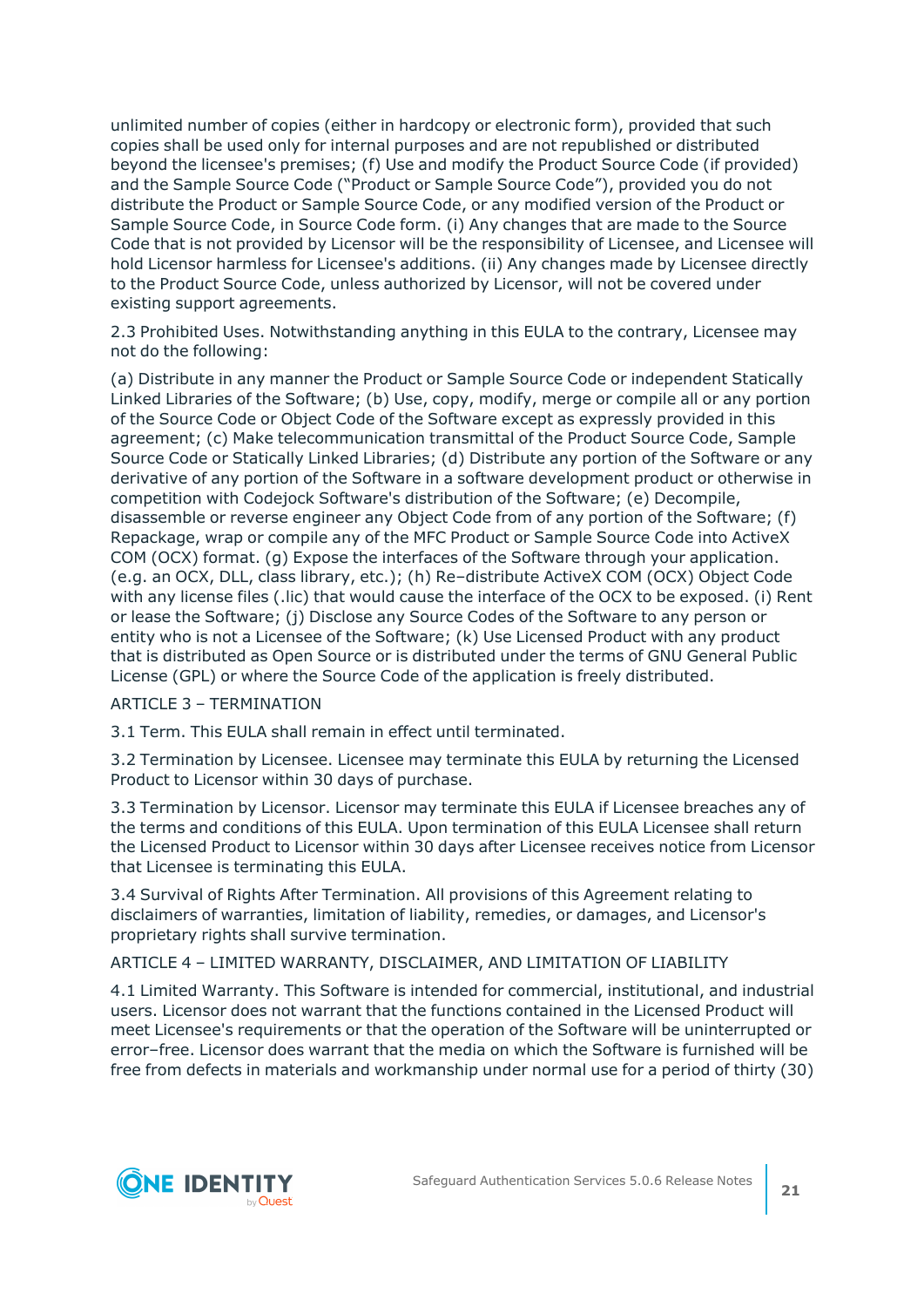days from the date of delivery (Warranty Period). Any other software and any hardware furnished with or accompanying the Software is not warranted by Licensor.

Licensor is not responsible for problems caused by changes in the operating characteristics of computer hardware or computer operating systems which are made after the release of the software or for problems in the interaction of the Software with non–Licensor software. Licensee's exclusive remedy under this limited warranty is the replacement of any defective physical media on which the Software is furnished, as provided below. To receive a replacement for defective media under this limited warranty, return the defective media to Supplier during the Warranty Period, with proof of payment. NO ORAL OR WRITTEN INFORMATION OR ADVICE GIVEN BY LICENSOR, ITS EMPLOYEES, DISTRIBUTORS, DEALERS, OR AGENTS SHALL INCREASE THE SCOPE OF THE ABOVE WARRANTIES OR CREATE ANY NEW WARRANTIES.

4.2 Disclaimer. EXCEPT AS PROVIDED ABOVE, THE LICENSED PRODUCT IS PROVIDED AS IS WITHOUT WARRANTY OF ANY KIND, EITHER EXPRESSED OR IMPLIED, INCLUDING, BUT NOT LIMITED TO, THE IMPLIED WARRANTIES OF MERCHANTABILITY AND FITNESS FOR A PARTICULAR PURPOSE, TITLE AND NON–INFRINGEMENT, AND THE ENTIRE RISK AS TO THE QUALITY AND PERFORMANCE OF THE LICENSED PRODUCT IS WITH LICENSEE.

ARTICLE 5 – LIMITATION OF LIABILITY

5.1 Limitation of Liability. LICENSOR's SOLE OBLIGATION OR LIABILITY UNDER THIS AGREEMENT IS THE REPLACEMENT OF DEFECTIVE MEDIA ACCORDING TO THE LIMITED WARRANTY ABOVE. IN NO EVENT WILL LICENSOR OR ANYONE ELSE WHO HAS BEEN INVOLVED IN THE CREATION, PRODUCTION, OR DELIVERY OF THE LICENSED PRODUCT BE LIABLE FOR ANY CONSEQUENTIAL, INCIDENTAL OR INDIRECT DAMAGES, INCLUDING, WITHOUT LIMITATION, ANY LOSS OF DATA, OR LOSS OF PROFITS OR LOST SAVINGS, ARISING OUT OF USE OF OR INABILITY TO USE THE LICENSED PRODUCT (OR ANY HARDWARE FURNISHED WITH THE LICENSED PRODUCT), EVEN IF LICENSOR HAS BEEN ADVISED OF THE POSSIBILITY OF SUCH DAMAGES, OR FOR ANY CLAIM BY ANY THIRD PARTY. IN NO EVENT SHALL LICENSOR BE LIABLE FOR ANY DAMAGES.

#### ARTICLE 6 – GENERAL

6.1 U.S. Import and Export Laws. Any Licensed Product provided to Licensee by Licensor shall not be exported or re–exported in violation of any export provisions of the United States or any other applicable jurisdiction in which the Licensed Product was obtained.

6.2 Restriction on Transfer. Any attempt to sublicense, assign or transfer any of the rights, duties or obligations hereunder is void.

6.3 U.S. Government as Licensee. The Licensed Product is a "commercial item," as that term is defined at 48 C.F.R. 2.101, developed exclusively at private expense, consisting of "commercial computer software" and "commercial computer software documentation" as those terms are defined in 48 C.F.R. 12.212.

Consistent with 48 C.F.R. 12.212 and 48 C.F.R. 227.7202–1 through 227.7204–4, all U.S. Government end users acquire the Licensed Product with only those rights as are granted to all other end users set forth in this EULA.

6.4 Proper Notices. All notices and other communications required or permitted under this EULA shall be deemed to have been given if mailed, postage paid, transmitted by facsimile, personally delivered or delivered by a commercial delivery service, to the address of the Licensee listed on file with the Licensor.

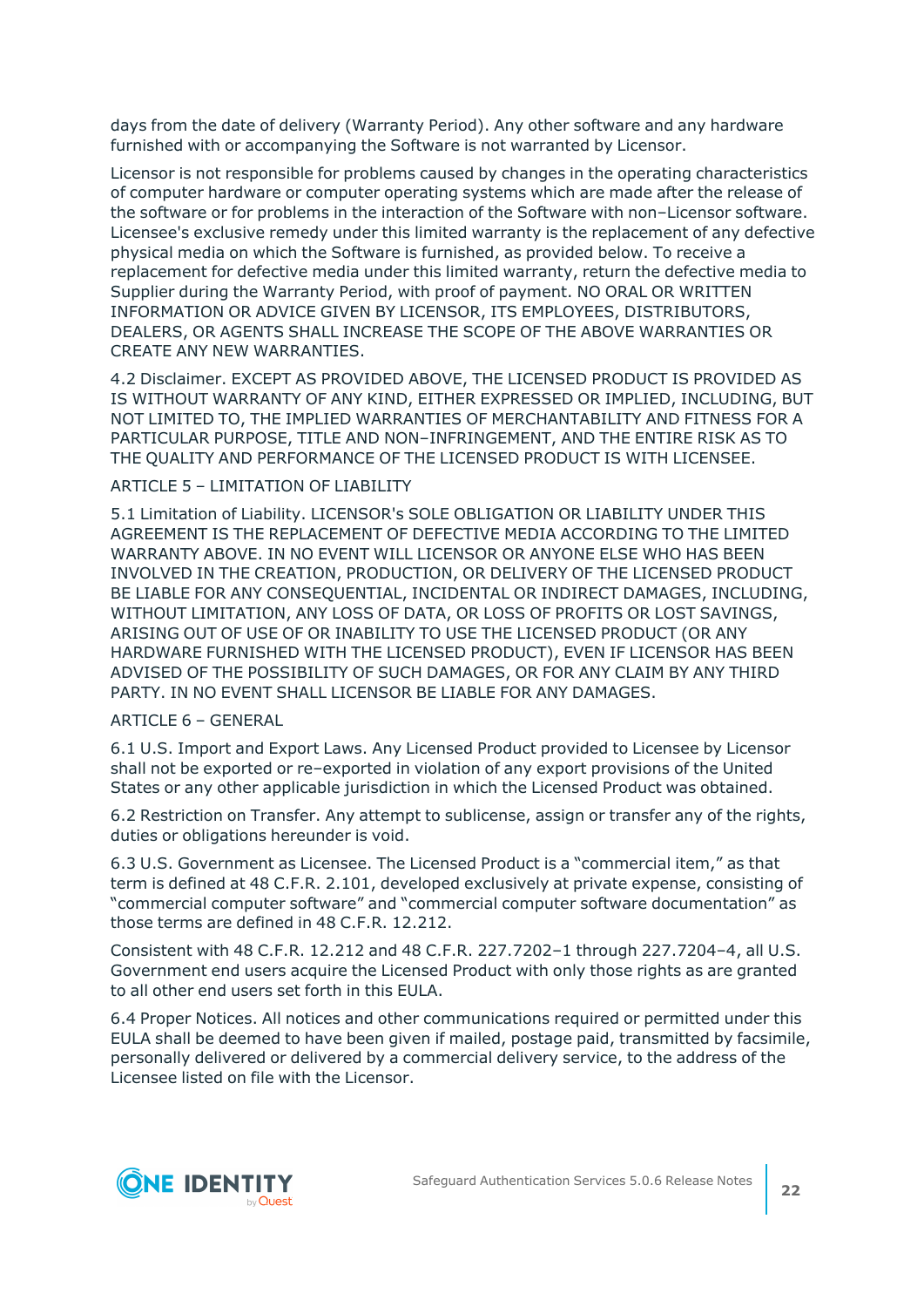6.5 Governing Law. This EULA shall be governed by and interpreted under the laws of the State of Michigan, United States of America, without regard to conflicts of provisions.

6.6 Joint Venture. Nothing contained in this EULA shall be construed so as to make the parties partners or joint ventures.

6.7 Waiver. The failure of either party to this EULA to insist upon the performance of any of the term or conditions of this EULA will not be construed as thereafter waiving any such terms or conditions but the same will continue and remain in full force and effect as if no such forbearance or waiver had occurred.

6.8 Integration. LICENSEE FURTHER AGREES THAT THIS AGREEMENT IS THE COMPLETE AND EXCLUSIVE STATEMENT OF THE AGREEMENT BETWEEN LICENSEE AND LICENSOR, AND SUPERSEDES ANY PROPOSAL OR PRIOR AGREEMENT, ORAL OR WRITTEN, AND ANY OTHER COMMUNICATIONS RELATING TO THE SUBJECT MATTER OF THIS AGREEMENT.

6.9 Severability. If any provision of this EULA becomes or is declared by a court of competent jurisdiction to be unenforceable, this EULA shall continue in full force and effect without the provision.

6.10 Headings. All article, section, and paragraph headings contained in this EULA are for reference and in no way define, limit or extend the EULA or the intent of any of its provisions.

Codejock Software is a division of Codejock Technologies, LLC, 10877 Bennett Drive, Morrice, Michigan 48857

#### **MIT N/A**

Copyright (c) <year> <copyright holders>

Permission is hereby granted, free of charge, to any person obtaining a copy of this software and associated documentation files (the "Software"), to deal in the Software without restriction, including without limitation the rights to use, copy, modify, merge, publish, distribute, sublicense, and/or sell copies of the Software, and to permit persons to whom the Software is furnished to do so, subject to the following conditions:

The above copyright notice and this permission notice shall be included in all copies or substantial portions of the Software.

THE SOFTWARE IS PROVIDED "AS IS", WITHOUT WARRANTY OF ANY KIND, EXPRESS OR IMPLIED, INCLUDING BUT NOT LIMITED TO THE WARRANTIES OF MERCHANTABILITY, FITNESS FOR A PARTICULAR PURPOSE AND NONINFRINGEMENT. IN NO EVENT SHALL THE AUTHORS OR COPYRIGHT HOLDERS BE LIABLE FOR ANY CLAIM, DAMAGES OR OTHER LIABILITY, WHETHER IN AN ACTION OF CONTRACT, TORT OR OTHERWISE, ARISING FROM, OUT OF OR IN CONNECTION WITH THE SOFTWARE OR THE USE OR OTHER DEALINGS IN THE SOFTWARE.

#### **MIT 1.0**

Copyright (c) <year> <copyright holders>

Permission is hereby granted, free of charge, to any person obtaining a copy of this software and associated documentation files (the "Software"), to deal in the Software without restriction, including without limitation the rights to use, copy, modify, merge, publish, distribute, sublicense, and/or sell copies of the Software, and to permit persons to whom the Software is furnished to do so, subject to the following conditions:

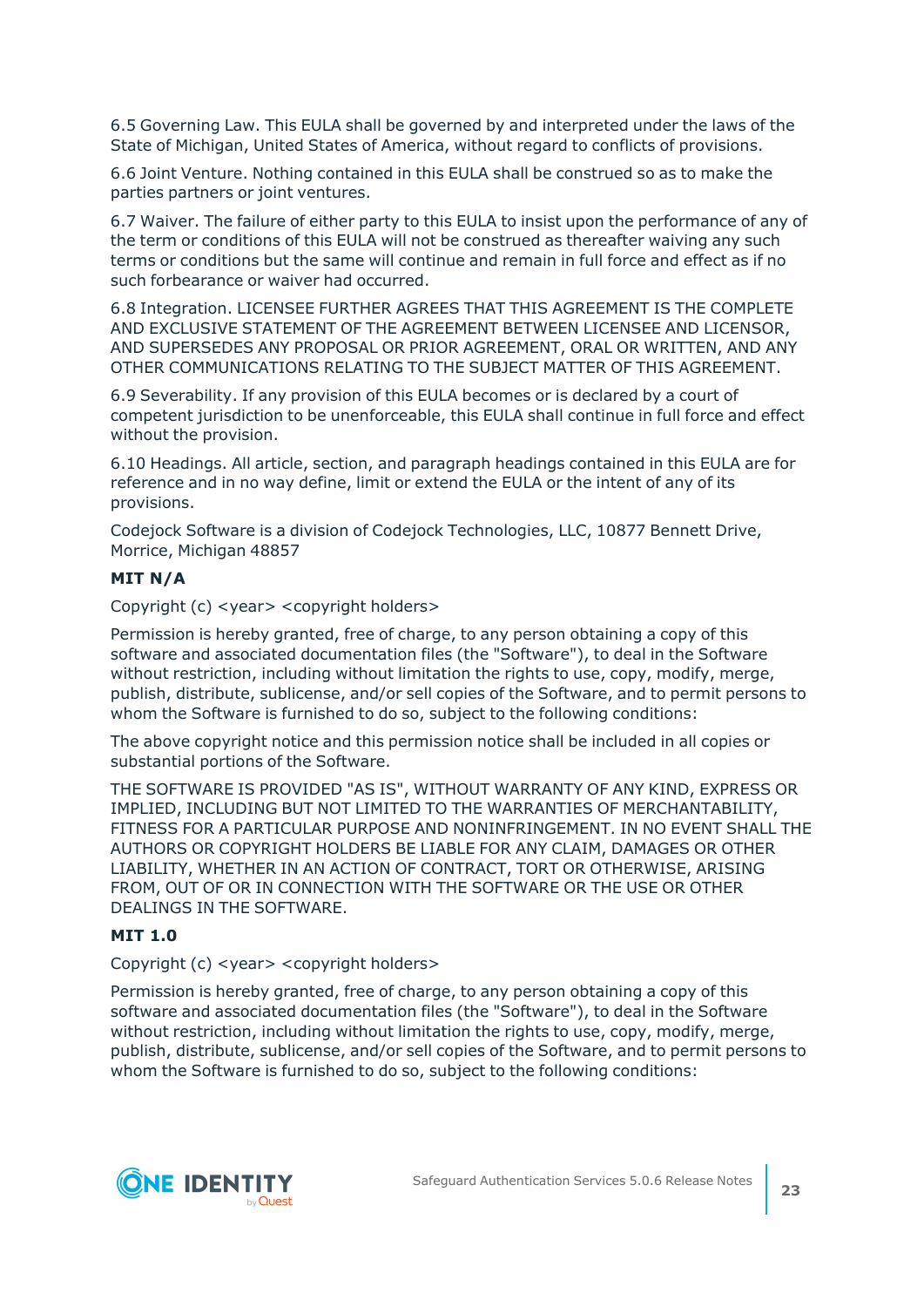The above copyright notice and this permission notice shall be included in all copies or substantial portions of the Software.

THE SOFTWARE IS PROVIDED "AS IS", WITHOUT WARRANTY OF ANY KIND, EXPRESS OR IMPLIED, INCLUDING BUT NOT LIMITED TO THE WARRANTIES OF MERCHANTABILITY, FITNESS FOR A PARTICULAR PURPOSE AND NONINFRINGEMENT. IN NO EVENT SHALL THE AUTHORS OR COPYRIGHT HOLDERS BE LIABLE FOR ANY CLAIM, DAMAGES OR OTHER LIABILITY, WHETHER IN AN ACTION OF CONTRACT, TORT OR OTHERWISE, ARISING FROM,

OUT OF OR IN CONNECTION WITH THE SOFTWARE OR THE USE OR OTHER DEALINGS IN THE SOFTWARE.

#### **InstallShield 2009**

http://www.acresso.com/products/is/installshield-resources.htm.

#### **Heimdal Krb/GSSapi 1.2**

Copyright (c) 1995 - 2007 Kungliga Tekniska Högskolan (Royal Institute of Technology, Stockholm, Sweden). All rights reserved.

Redistribution and use in source and binary forms, with or without modification, are permitted provided that the following conditions are met:

1. Redistributions of source code must retain the above copyright notice, this list of conditions and the following disclaimer.

2. Redistributions in binary form must reproduce the above copyright notice, this list of conditions and the following disclaimer in the documentation and/or other materials provided with the distribution.

3. Neither the name of the Institute nor the names of its contributors may be used to endorse or promote products derived from this software without specific prior written permission.

THIS SOFTWARE IS PROVIDED BY THE INSTITUTE AND CONTRIBUTORS ``AS IS'' AND ANY EXPRESS OR IMPLIED WARRANTIES, INCLUDING, BUT NOT LIMITED TO, THE IMPLIED WARRANTIES OF MERCHANTABILITY AND FITNESS FOR A PARTICULAR PURPOSE ARE DISCLAIMED. IN NO EVENT SHALL THE INSTITUTE OR CONTRIBUTORS BE LIABLE FOR ANY DIRECT, INDIRECT, INCIDENTAL, SPECIAL, EXEMPLARY, OR CONSEQUENTIAL DAMAGES (INCLUDING, BUT NOT LIMITED TO, PROCUREMENT OF SUBSTITUTE GOODS OR SERVICES; LOSS OF USE, DATA, OR PROFITS; OR BUSINESS INTERRUPTION) HOWEVER CAUSED AND ON ANY THEORY OF LIABILITY, WHETHER IN CONTRACT, STRICT LIABILITY, OR TORT (INCLUDING NEGLIGENCE OR OTHERWISE) ARISING IN ANY WAY OUT OF THE USE OF THIS SOFTWARE, EVEN IF ADVISED OF THE POSSIBILITY OF SUCH DAMAGE.

#### **Apache 2.0**

Apache License

Version 2.0, January 2004

http://www.apache.org/licenses/

TERMS AND CONDITIONS FOR USE, REPRODUCTION, AND DISTRIBUTION

1. Definitions.

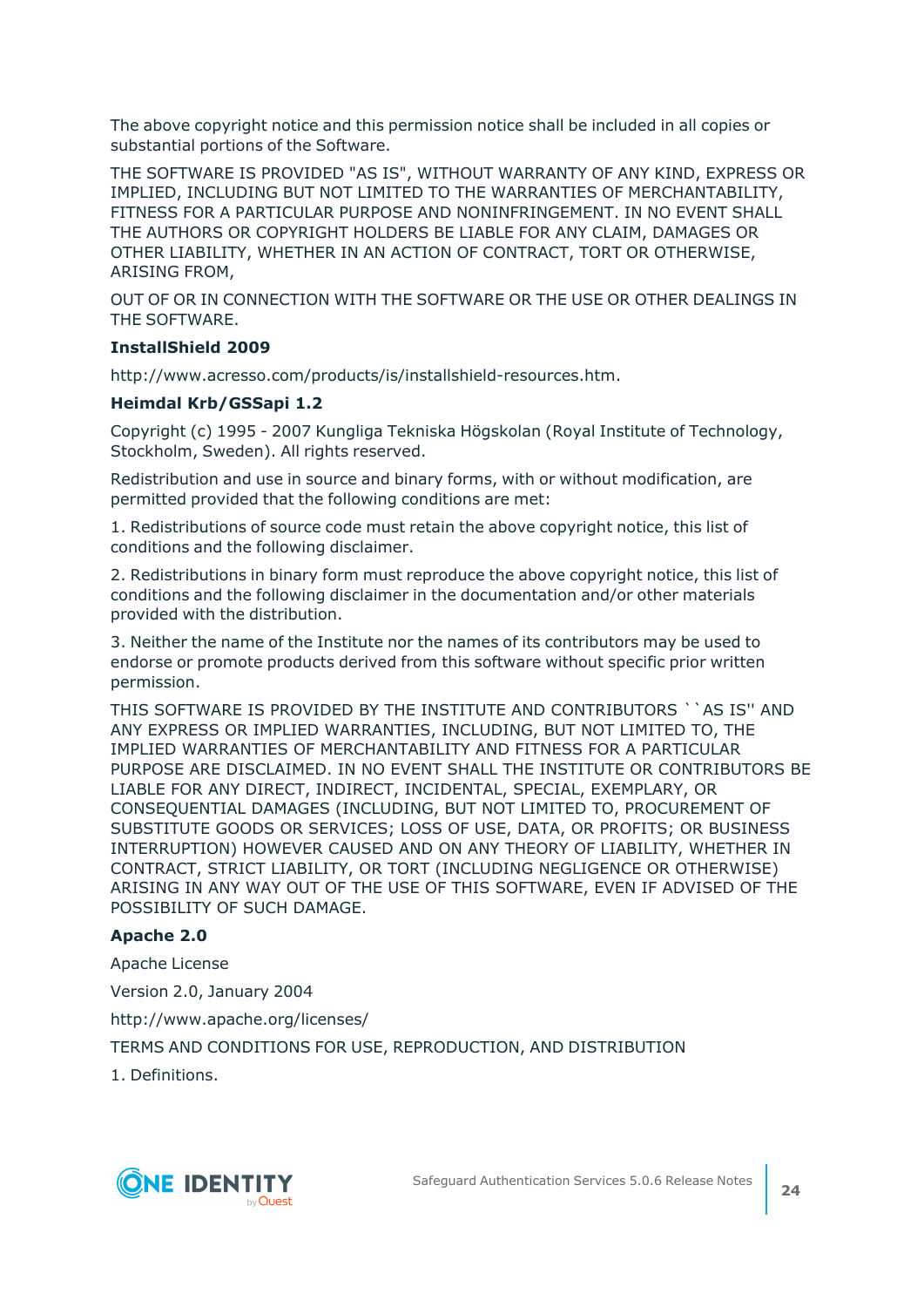"License" shall mean the terms and conditions for use, reproduction, and distribution as defined by Sections 1 through 9 of this document.

"Licensor" shall mean the copyright owner or entity authorized by the copyright owner that is granting the License.

"Legal Entity" shall mean the union of the acting entity and all other entities that control, are controlled by, or are under common control with that entity. For the purposes of this definition, "control" means (i) the power, direct or indirect, to cause the direction or management of such entity, whether by contract or otherwise, or (ii) ownership of fifty percent (50%) or more of the outstanding shares, or (iii) beneficial ownership of such entity.

"You" (or "Your") shall mean an individual or Legal Entity exercising permissions granted by this License.

"Source" form shall mean the preferred form for making modifications, including but not limited to software source code, documentation source, and configuration files.

"Object" form shall mean any form resulting from mechanical transformation or translation of a Source form, including but not limited to compiled object code, generated documentation, and conversions to other media types.

"Work" shall mean the work of authorship, whether in Source or Object form, made available under the License, as indicated by a copyright notice that is included in or attached to the work (an example is provided in the Appendix below).

"Derivative Works" shall mean any work, whether in Source or Object form, that is based on (or derived from) the Work and for which the editorial revisions, annotations, elaborations, or other modifications represent, as a whole, an original work of authorship. For the purposes of this License, Derivative Works shall not include works that remain separable from, or merely link (or bind by name) to the interfaces of, the Work and Derivative Works thereof.

"Contribution" shall mean any work of authorship, including the original version of the Work and any modifications or additions to that Work or Derivative Works thereof, that is intentionally submitted to Licensor for inclusion in the Work by the copyright owner or by an individual or Legal Entity authorized to submit on behalf of the copyright owner. For the purposes of this definition, "submitted" means any form of electronic, verbal, or written communication sent to the Licensor or its representatives, including but not limited to communication on electronic mailing lists, source code control systems, and issue tracking systems that are managed by, or on behalf of, the Licensor for the purpose of discussing and improving the Work, but excluding communication that is conspicuously marked or otherwise designated in writing by the copyright owner as "Not a Contribution."

"Contributor" shall mean Licensor and any individual or Legal Entity on behalf of whom a Contribution has been received by Licensor and subsequently incorporated within the Work.

2. Grant of Copyright License.

Subject to the terms and conditions of this License, each Contributor hereby grants to You a perpetual, worldwide, non-exclusive, no-charge, royalty-free, irrevocable copyright license to reproduce, prepare Derivative Works of, publicly display, publicly perform, sublicense, and distribute the Work and such Derivative Works in Source or Object form.

3. Grant of Patent License.

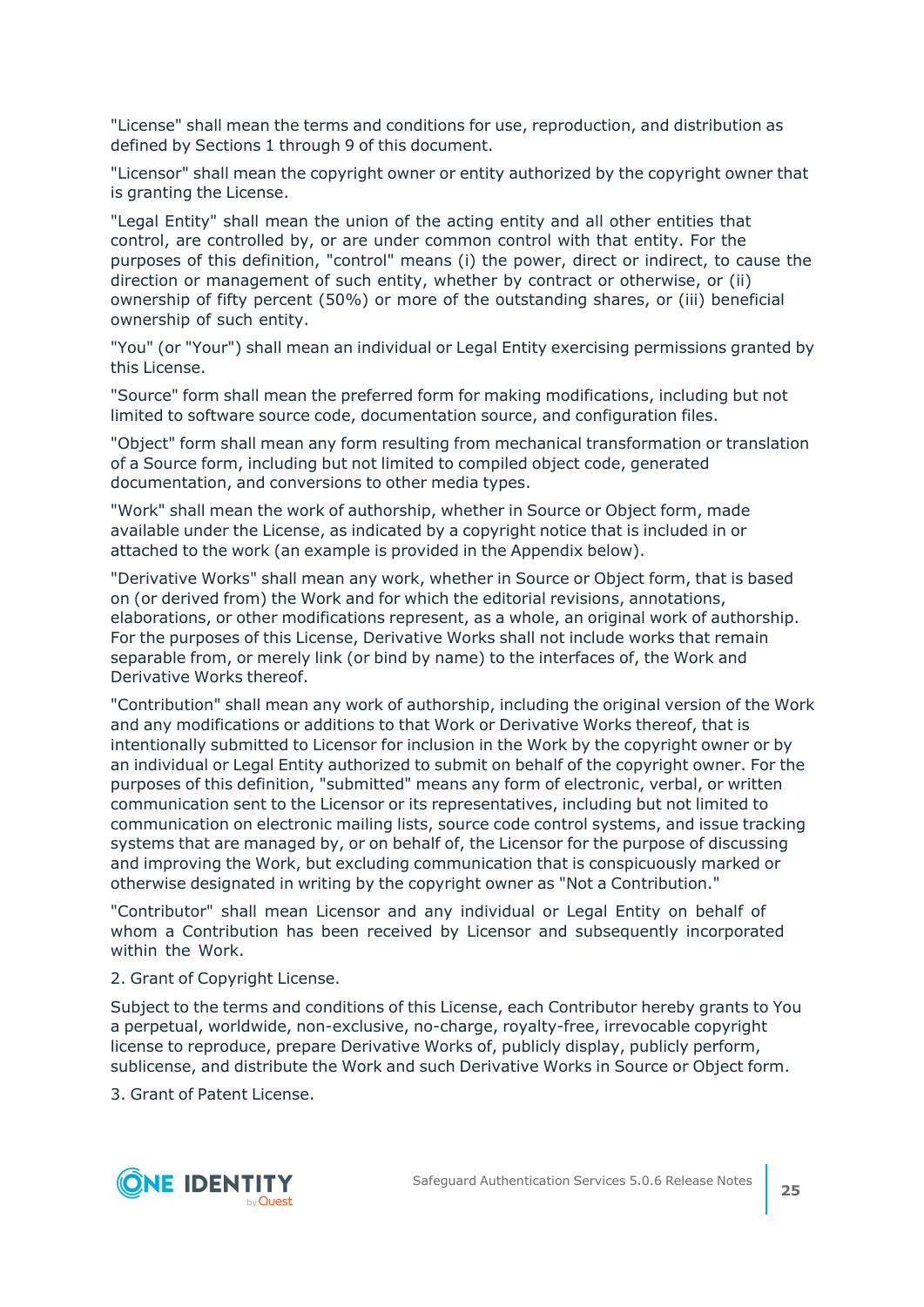Subject to the terms and conditions of this License, each Contributor hereby grants to You a perpetual, worldwide, non-exclusive, no-charge, royalty-free, irrevocable (except as stated in this section) patent license to make, have made, use, offer to sell, sell, import, and otherwise transfer the Work, where such license applies only to those patent claims licensable by such Contributor that are necessarily infringed by their Contribution(s) alone or by combination of their Contribution(s)

with the Work to which such Contribution(s) was submitted. If You institute patent litigation against any entity (including a cross-claim or counterclaim in a lawsuit) alleging that the Work or a Contribution incorporated within the Work constitutes direct or contributory patent infringement, then any patent licenses granted to You under this License for that Work shall terminate as of the date such litigation is filed.

#### 4. Redistribution.

You may reproduce and distribute copies of the Work or Derivative Works thereof in any medium, with or without modifications, and in Source or Object form, provided that You meet the following conditions:

(a) You must give any other recipients of the Work or Derivative Works a copy of this License; and

(b) You must cause any modified files to carry prominent notices stating that You changed the files; and

(c) You must retain, in the Source form of any Derivative Works that You distribute, all copyright, patent, trademark, and attribution notices from the Source form of the Work, excluding those notices that do not pertain to any part of the Derivative Works; and

(d) If the Work includes a "NOTICE" text file as part of its distribution, then any Derivative Works that You distribute must include a readable copy of the attribution notices contained within such NOTICE file, excluding those notices that do not pertain to any part of the Derivative Works, in at least one of the following places: within a NOTICE text file distributed as part of the Derivative Works; within the Source form or documentation, if provided along with the Derivative Works; or, within a display generated by the Derivative Works, if and wherever such third-party notices normally appear. The contents of the NOTICE file are for informational purposes only and do not modify the License. You may add Your own attribution notices within Derivative Works that You distribute, alongside or as an addendum to the NOTICE text from the Work, provided that such additional attribution notices cannot be construed as modifying the License. You may add Your own copyright statement to Your modifications and may provide additional or different license terms and conditions for use, reproduction, or distribution of Your modifications, or for any such Derivative Works as a whole, provided Your use, reproduction, and distribution of the Work otherwise complies with the conditions stated in this License.

5. Submission of Contributions. Unless You explicitly state otherwise, any Contribution intentionally submitted for inclusion in the Work by You to the Licensor shall be under the terms and conditions of this License, without any additional terms or conditions. Notwithstanding the above, nothing herein shall supersede or modify the terms of any separate license agreement you may have executed with Licensor regarding such Contributions.

6. Trademarks.

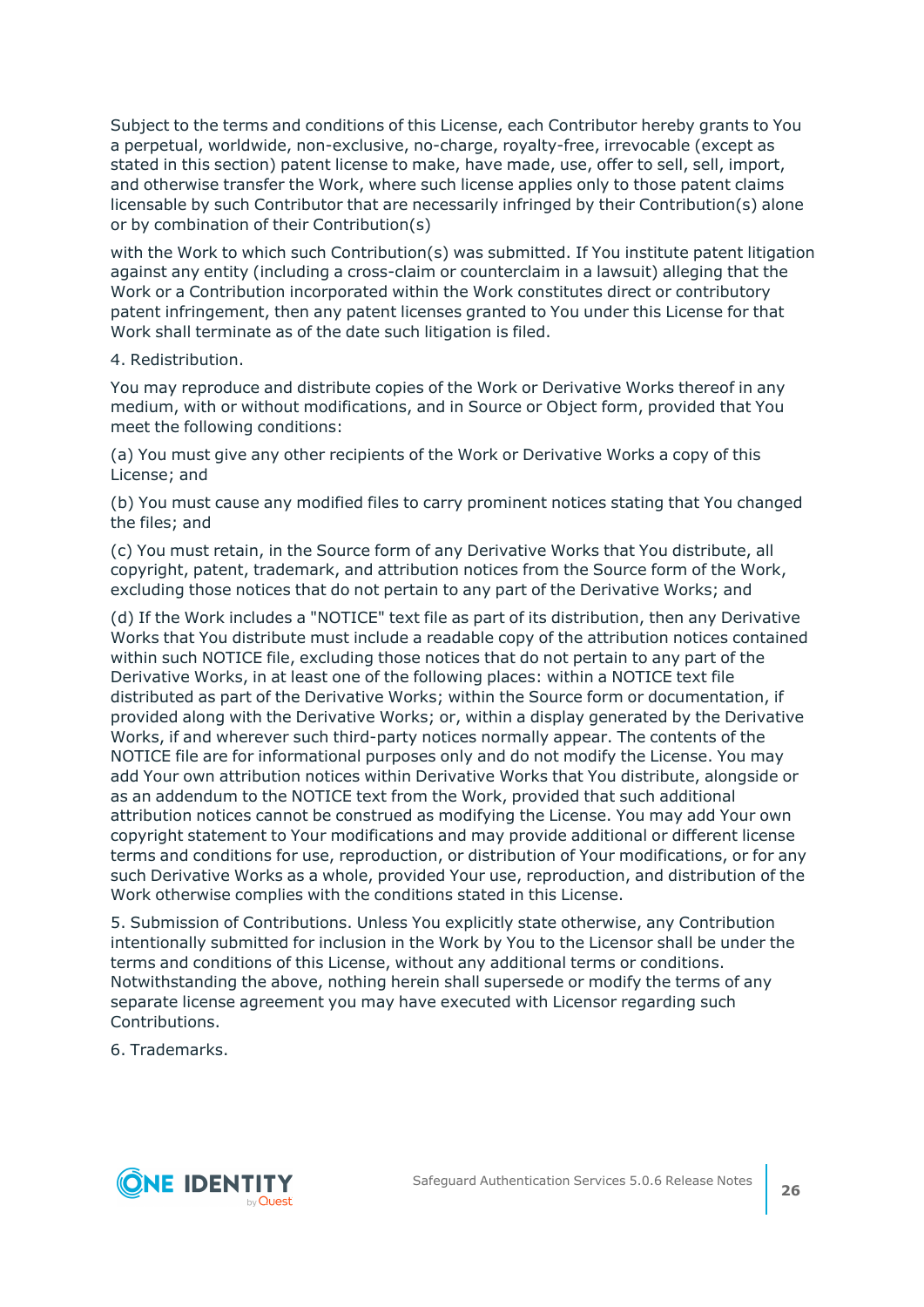This License does not grant permission to use the trade names, trademarks, service marks, or product names of the Licensor, except as required for reasonable and customary use in describing the origin of the Work and reproducing the content of the NOTICE file.

#### 7. Disclaimer of Warranty.

Unless required by applicable law or agreed to in writing, Licensor provides the Work (and each Contributor provides its Contributions) on an "AS IS" BASIS, WITHOUT WARRANTIES OR CONDITIONS OF ANY KIND, either express or implied, including, without limitation, any warranties or conditions of TITLE, NON-INFRINGEMENT, MERCHANTABILITY, or FITNESS FOR A PARTICULAR PURPOSE. You are solely responsible for determining the appropriateness of using or redistributing the Work and assume any risks associated with Your exercise of permissions under this License.

#### 8. Limitation of Liability.

In no event and under no legal theory, whether in tort (including negligence), contract, or otherwise, unless required by applicable law (such as deliberate and grossly negligent acts) or agreed to in writing, shall any Contributor be liable to You for damages, including any direct, indirect, special, incidental, or consequential damages of any character arising as a

result of this License or out of the use or inability to use the Work (including but not limited to damages for loss of goodwill, work stoppage, computer failure or malfunction, or any and all other commercial damages or losses), even if such Contributor has been advised of the possibility of such damages.

9. Accepting Warranty or Additional Liability.

While redistributing the Work or Derivative Works thereof, You may choose to offer, and charge a fee for, acceptance of support, warranty, indemnity, or other liability obligations and/or rights consistent with this License. However, in accepting such obligations, You may act only on Your own behalf and on Your sole responsibility, not on behalf of any other Contributor, and only if You agree to indemnify, defend, and hold each Contributor harmless for any liability incurred by, or claims asserted against, such Contributor by reason of your accepting any such warranty or additional liability.

END OF TERMS AND CONDITIONS

#### **SQLite 3.6.1**

All of the deliverable code in SQLite has been dedicated to the public domain by the authors. All code authors, and representatives of the companies they work for, have signed affidavits dedicating their contributions to the public domain and originals of those signed affidavits are stored in a firesafe at the main offices of Hwaci. Anyone is free to copy, modify, publish, use, compile, sell, or distribute the original SQLite code, either in source code form or as a compiled binary, for any purpose, commercial or noncommercial, and by any means.

The previous paragraph applies to the deliverable code in SQLite - those parts of the SQLite library that you actually bundle and ship with a larger application. Portions of the documentation and some code used as part of the build process might fall under other licenses. The details here are unclear. We do not worry about the licensing of the documentation and build code so much because none of these things are part of the core deliverable SQLite library.

All of the deliverable code in SQLite has been written from scratch. No code has been taken from other projects or from the open internet. Every line of code can be traced back to its

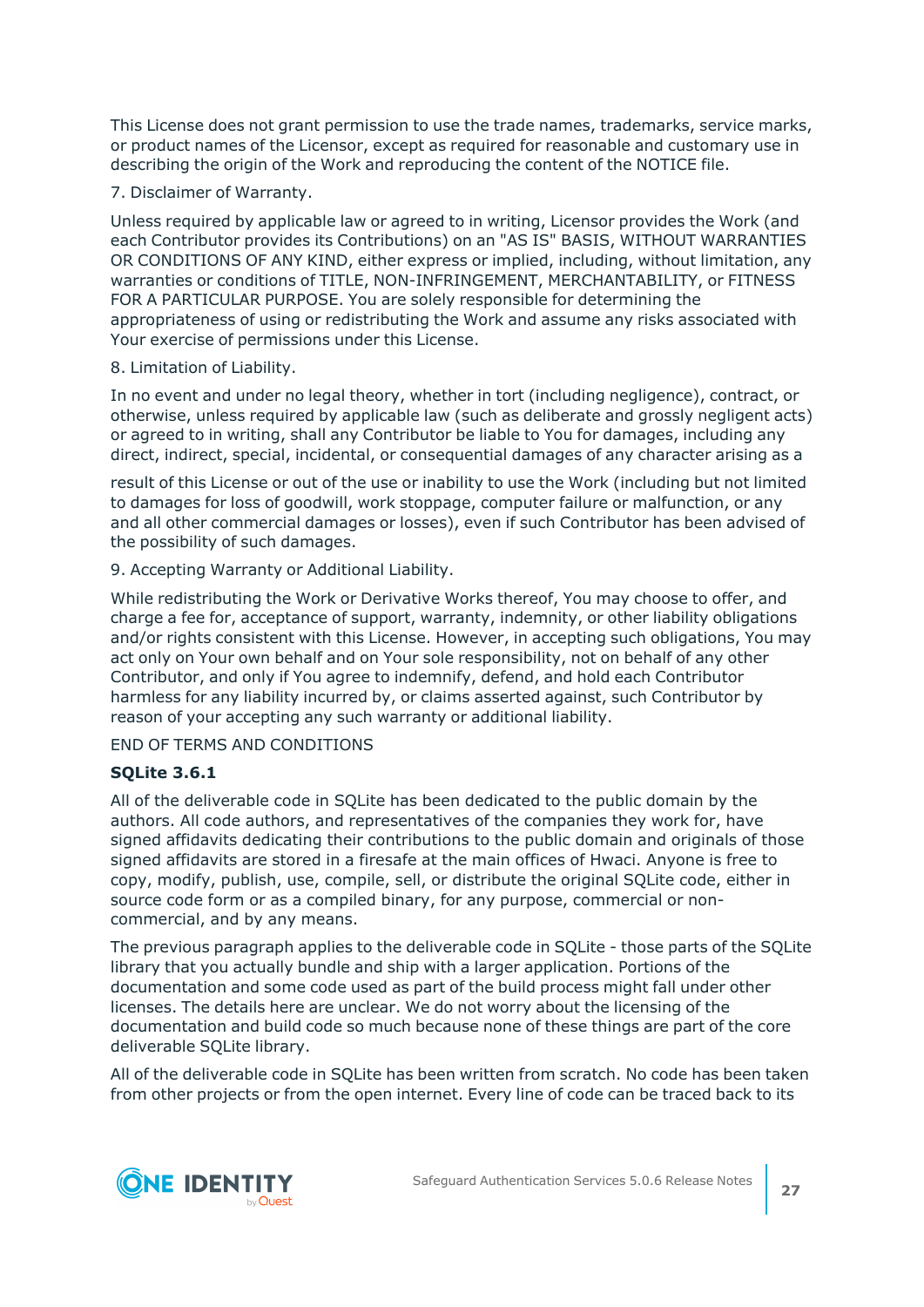original author, and all of those authors have public domain dedications on file. So the SQLite code base is clean and is uncontaminated with licensed code from other projects.

Obtaining An Explicit License To Use SQLite

Even though SQLite is in the public domain and does not require a license, some users want to obtain a license anyway. Some reasons for obtaining a license include:

You are using SQLite in a jurisdiction that does not recognize the public domain.

You are using SQLite in a jurisdiction that does not recognize the right of an author to dedicate their work to the public domain.

You want to hold a tangible legal document as evidence that you have the legal right to use and distribute SQLite.

Your legal department tells you that you have to purchase a license.

If you feel like you really have to purchase a license for SQLite, Hwaci, the company that employs the architect and principal developers of SQLite, will sell you one.

#### Contributed Code

In order to keep SQLite completely free and unencumbered by copyright, all new contributors to the SQLite code base are asked to dedicate their contributions to the public domain. If you want to send a patch or enhancement for possible inclusion in the SQLite source tree, please accompany the patch with the following statement:

The author or authors of this code dedicate any and all copyright interest in this code to the public domain. We make this dedication for the benefit of the public at large and to the detriment of our heirs and successors. We intend this dedication to be an overt act of relinquishment in perpetuity of all present and future rights to this code under copyright law.

We are not able to accept patches or changes to SQLite that are not accompanied by a statement such as the above. In addition, if you make changes or enhancements as an employee, then a simple statement such as the above is insufficient. You must also send by surface mail a copyright release signed by a company officer. A signed original of the copyright release should be mailed to:

Hwaci

6200 Maple Cove Lane

Charlotte, NC 28269

USA

#### **Artistic License 1.0**

Some versions of the artistic license contain the following clause:

8. Aggregation of this Package with a commercial distribution is always permitted provided that the use of this Package is embedded; that is, when no overt attempt is made to make this Package's interfaces visible to the end user of the commercial distribution. Such use shall not be construed as a distribution of this Package.

With or without this clause, the license is approved by OSI for certifying software as OSI Certified Open Source.

One such example is the Perl Artistic License.

The Artistic License

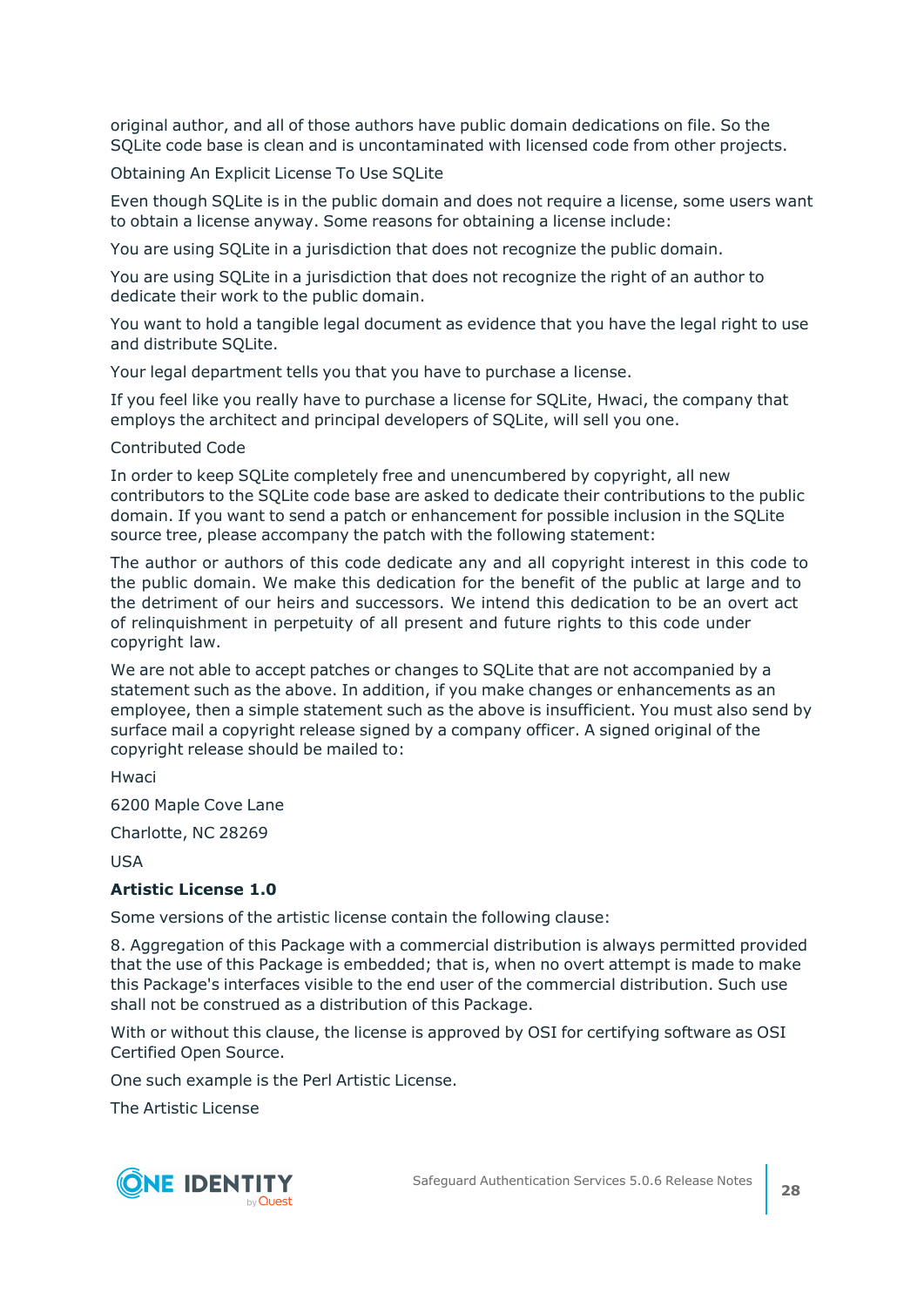#### Preamble

The intent of this document is to state the conditions under which a Package may be copied, such that the Copyright Holder maintains some semblance of artistic control over the development of the package, while giving the users of the package the right to use and distribute the Package in a more-or-less customary fashion, plus the right to make reasonable modifications.

#### Definitions:

"Package" refers to the collection of files distributed by the Copyright Holder, and derivatives of that collection of files created through textual modification.

"Standard Version" refers to such a Package if it has not been modified, or has been modified in accordance with the wishes of the Copyright Holder.

"Copyright Holder" is whoever is named in the copyright or copyrights for the package.

"You" is you, if you're thinking about copying or distributing this Package.

"Reasonable copying fee" is whatever you can justify on the basis of media cost, duplication charges, time of people involved, and so on. (You will not be required to justify it to the Copyright Holder, but only to the computing community at large as a market that must bear the fee.)

"Freely Available" means that no fee is charged for the item itself, though there may be fees involved in handling the item. It also means that recipients of the item may redistribute it under the same conditions they received it.

1. You may make and give away verbatim copies of the source form of the Standard Version of this Package without restriction, provided that you duplicate all of the original copyright notices and associated disclaimers.

2. You may apply bug fixes, portability fixes and other modifications derived from the Public Domain or from the Copyright Holder. A Package modified in such a way shall still be considered the Standard Version.

3. You may otherwise modify your copy of this Package in any way, provided that you insert a prominent notice in each changed file stating how and when you changed that file, and provided that you do at least ONE of the following:

a) place your modifications in the Public Domain or otherwise make them Freely Available, such as by posting said modifications to Usenet or an equivalent medium, or placing the modifications on a major archive site such as ftp.uu.net, or by allowing the Copyright Holder to include your modifications in the Standard Version of the Package.

b) use the modified Package only within your corporation or organization.

c) rename any non-standard executables so the names do not conflict with standard executables, which must also be provided, and provide a separate manual page for each non-standard executable that clearly documents how it differs from the Standard Version.

d) make other distribution arrangements with the Copyright Holder.

4. You may distribute the programs of this Package in object code or executable form, provided that you do at least ONE of the following:

a) distribute a Standard Version of the executables and library files, together with instructions (in the manual page or equivalent) on where to get the Standard Version.

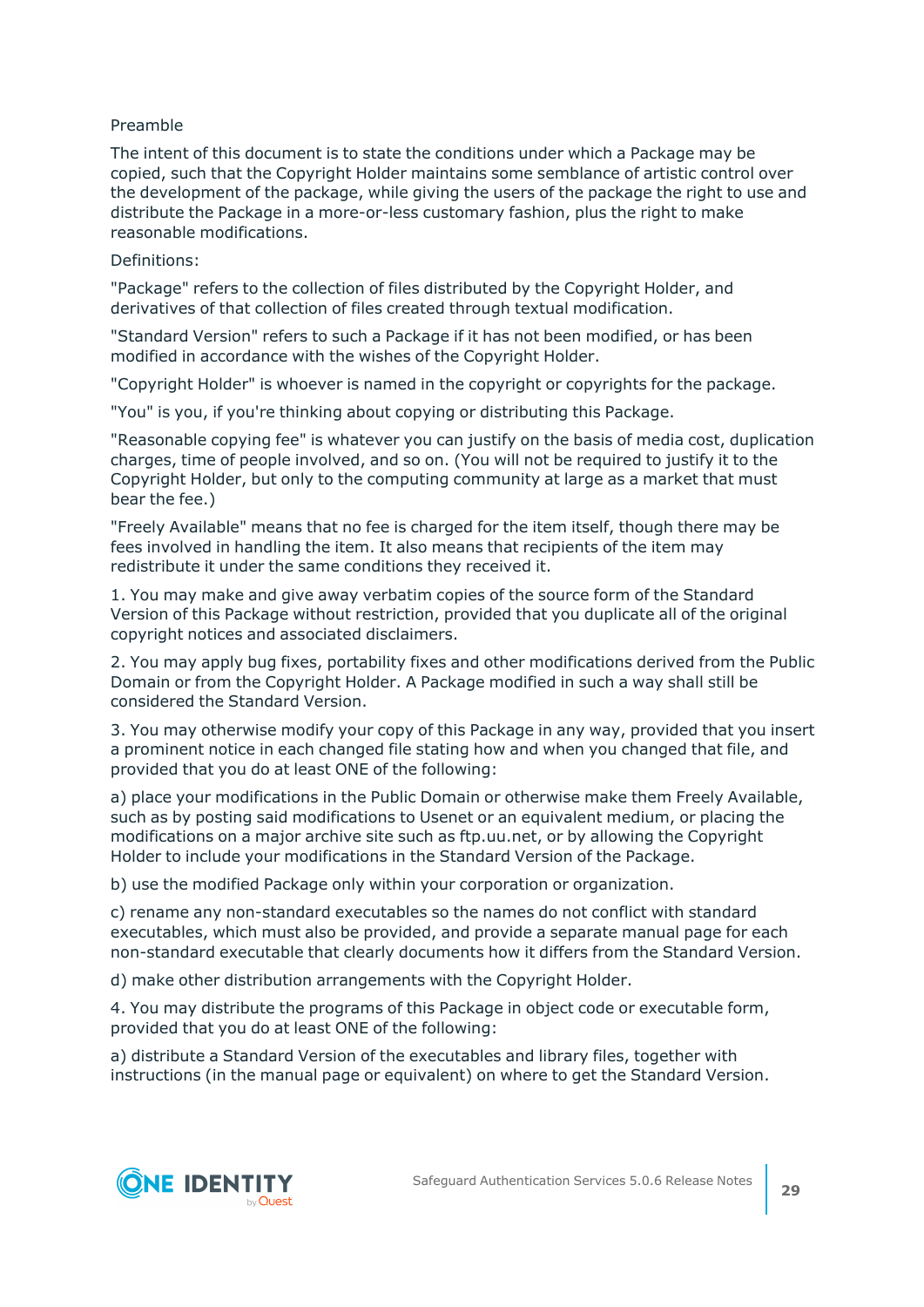b) accompany the distribution with the machine-readable source of the Package with your modifications.

c) accompany any non-standard executables with their corresponding Standard Version executables, giving the non-standard executables non-standard names, and clearly documenting the differences in manual pages (or equivalent), together with instructions on where to get the Standard Version.

d) make other distribution arrangements with the Copyright Holder.

5. You may charge a reasonable copying fee for any distribution of this Package. You may charge any fee you choose for support of this Package. You may not charge a fee for this Package itself. However, you may distribute this Package in aggregate with other (possibly commercial) programs as part of a larger (possibly commercial) software distribution provided that you do not advertise this Package as a product of your own.

6. The scripts and library files supplied as input to or produced as output from the programs of this Package do not automatically fall under the copyright of this Package, but belong to whomever generated them, and may be sold commercially, and may be aggregated with this Package.

7. C or perl subroutines supplied by you and linked into this Package shall not be considered part of this Package.

8. The name of the Copyright Holder may not be used to endorse or promote products derived from this software without specific prior written permission.

9. THIS PACKAGE IS PROVIDED "AS IS" AND WITHOUT ANY EXPRESS OR IMPLIED WARRANTIES, INCLUDING, WITHOUT LIMITATION, THE IMPLIED WARRANTIES OF MERCHANTIBILITY AND FITNESS FOR A PARTICULAR PURPOSE.

The End